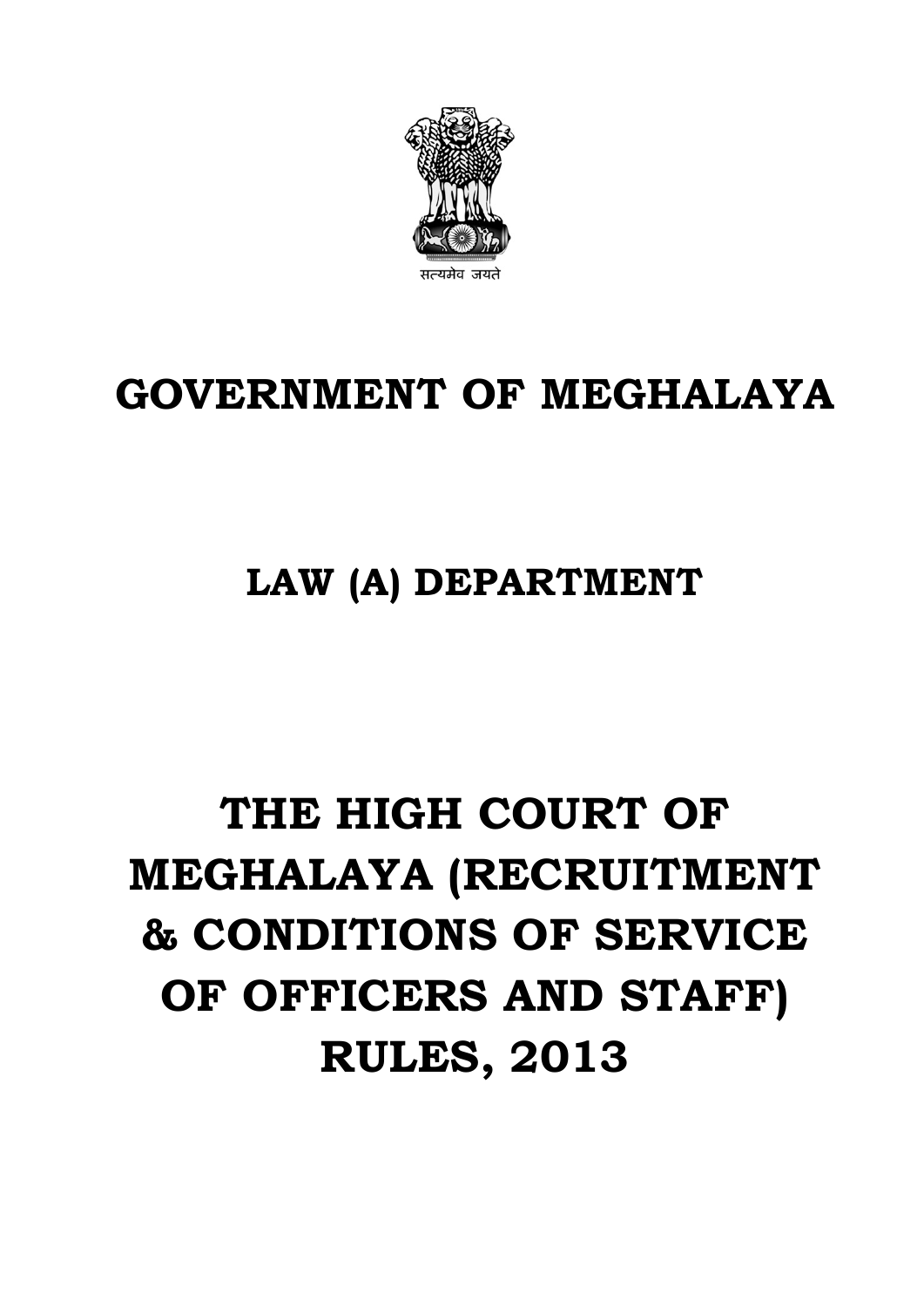### **THE HIGH COURT OF MEGHALAYA (RECRUITMENT AND CONDITIONS OF SERVICE OF OFFICERS AND STAFF) RULES, 2013**

**No.HCM. II/105/2013/6039.-** In exercise of the powers conferred by Article 229 of The Constitution of India and all other enabling provisions in this behalf and in supersession of all Rules, Regulations, Notifications, Orders, etc, on the subject, Hon'ble The Chief Justice of the High Court of Meghalaya hereby makes the following Rules with respect to recruitment and conditions of service of persons serving in the establishment of the High Court of Meghalaya.

### **PART – I**

### **1. Short title and commencement :-**

- (1) These Rules shall be called "The High Court of Meghalaya (Recruitment and Conditions of Service of Officers and Staff) Rules, 2013."
- (2) These Rules shall come into force with effect from the date the same are notified.
- (3) They shall apply to the members of the establishment and the members of the staff appointed in the establishment of the High Court.

### **2. Definitions :-**

In these Rules, unless the context otherwise requires:-

- (a) '*Chief Justice'* means The Chief Justice of the High Court of Meghalaya.
- (b) *'Constitution'* means The Constitution of India.
- (c) *'Court'* means the High Court of Meghalaya.
- (d) *'Establishment'* includes all Officers, Departments, Sections, Branches and other ancillary Cells, Units and Wings of the High Court of Meghalaya.
- (e) *'Governor ' means* The Governor of the State of Meghalaya.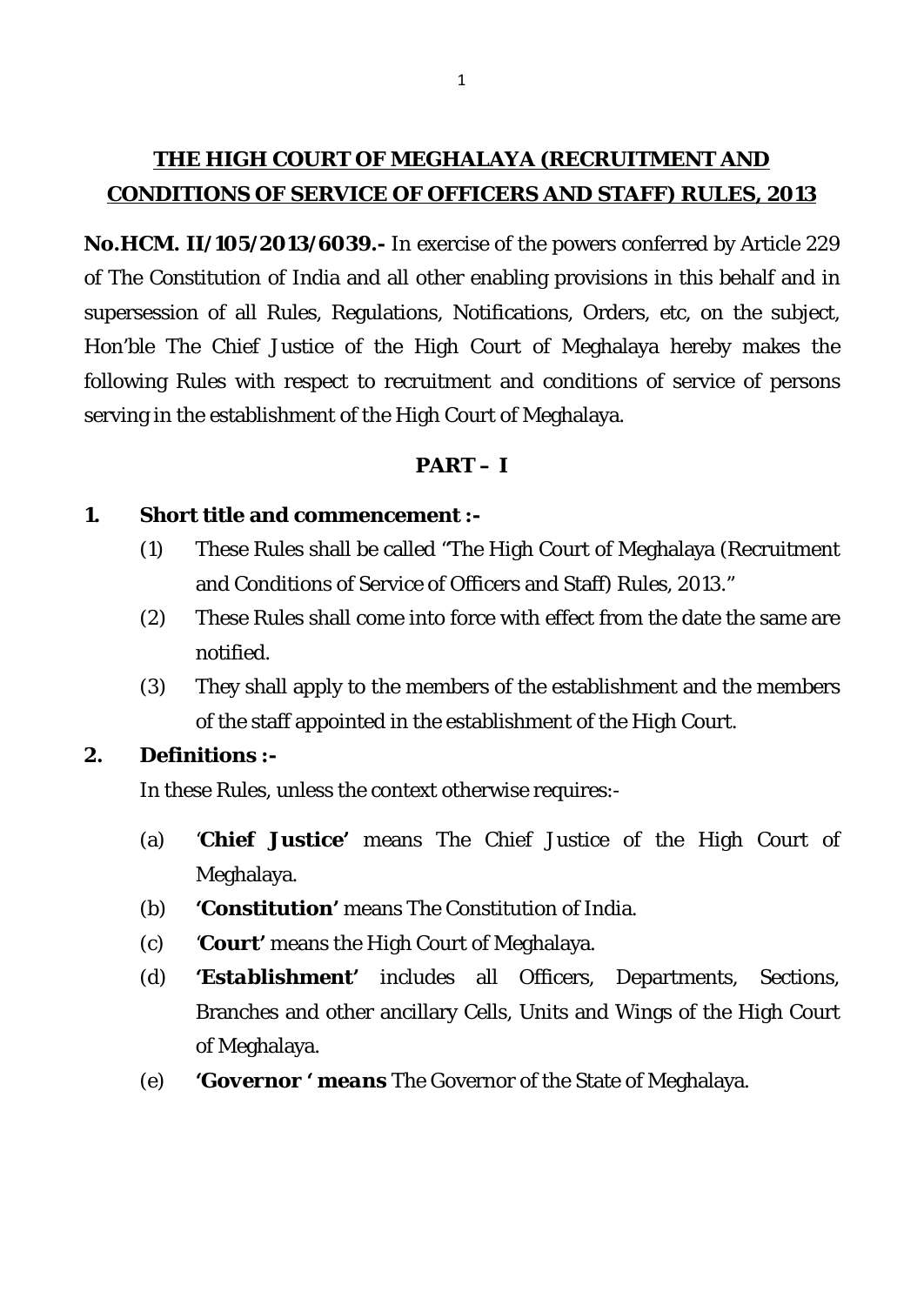- *(f) 'Member of the establishment' means a person appointed in accordance with these Rules or the Rules or orders in force prior to the commencement of these Rules, but does not include Officers appointed by way of deputation.*
- (g) *'Member of the Staff'* means and includes the class-III & IV employees working in the establishment of the High Court of Meghalaya.
- (h) *'Officers'* means Class-I & II Officers appointed from amongst the members of the Staff of the Court, and also include Judicial Officers on deputation.
- (i) *'Schedule'* means the Schedule appended to these Rules.
- (j) *'Scheduled Caste'* means such castes, races or tribes or parts of groups within such castes, races or tribes as are declared to be scheduled Castes in relation to the State of Meghalaya under Article 341 of The Constitution of India.
- (k) *'Scheduled Tribe'* means such tribes or tribal communities or parts of groups within such tribes or tribal communities as are declared to be Scheduled Tribes in relation to the State of Meghalaya under Article 342 of The Constitution of India.
- (l) *'State Government'* means the Government of Meghalaya.

### **PART – II**

### **3. High Court Establishment :-**

- (1) The establishment of the High Court shall comprise of various posts classified and categorized in the Schedule appended to these Rules.
- (2) The Chief Justice may from time to time create additional number of posts in any class or category with approval of the State Government.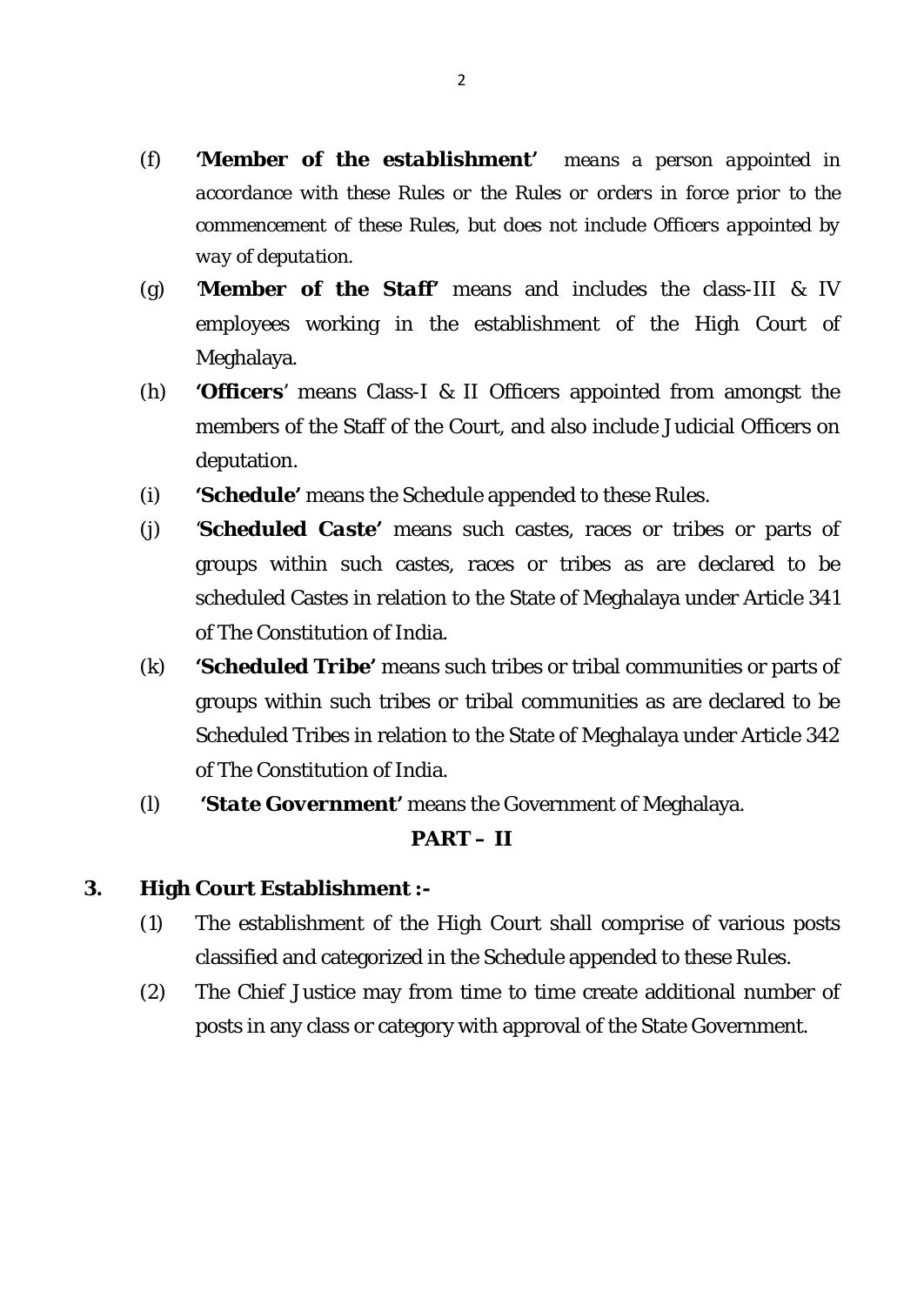### 4. **Appointing Authority :-**

- (1) The Chief Justice shall be the Appointing Authority for all Class-I, Class-II and other Gazetted posts in the establishment of the Court and all promotions shall be made by the Hon'ble Chief Justice in his absolute discretion.
- (2) The Registrar General shall be the Appointing Authority with respect to all other posts (including Fixed Wages and Daily Wages employees). However, such appointment shall be made by the Registrar General with prior approval of the Chief Justice.

### **5. Classification of Services and Post :-**

The Services and Posts in the establishment of the Court shall be classified as follows :-

- (i) Class I Gazetted
- (ii) Class II Gazetted
- (iii) Class III Non-Gazetted
- (iv) Class IV Non Gazetted

### **6. General :-**

 Each category of the Service consists of the posts as are set out in the Schedule hereto annexed, subject to any additions thereto or any modifications thereof as may, from time to time, be made by the Hon'ble Chief Justice, with the approval of the State of Meghalaya where such approval is necessary.

### **7. Appointment of persons in the establishment of the Court:-**

Appointment of members of the establishment and members of the staff, meaning thereby persons in various classes and categories in the establishment of the Court shall be made either by-

- (i) deputation; or
- (ii) direct recruitment; or
- (iii) promotion;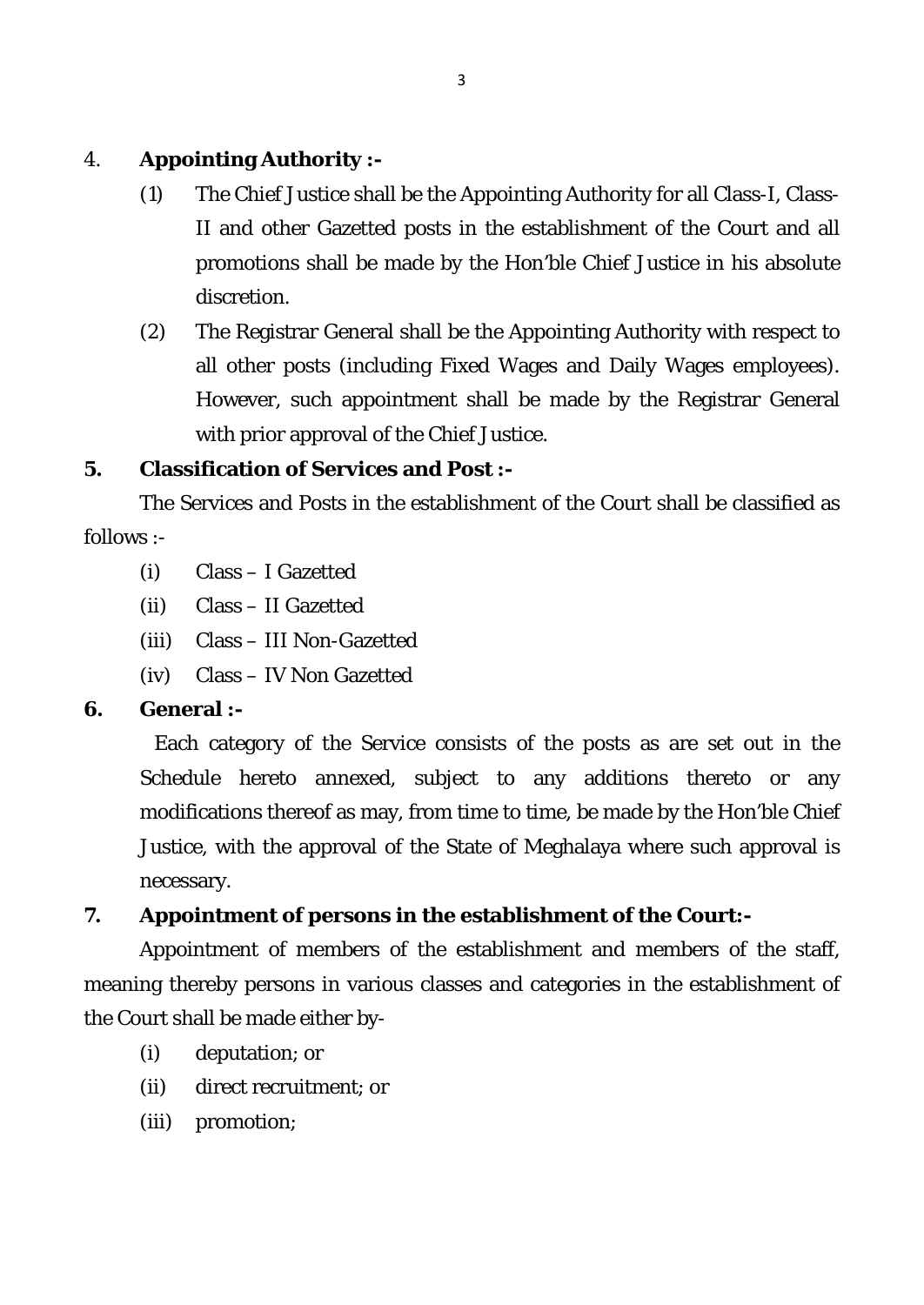In the manner as indicated against every such post of any class or category in the Schedule.

A candidate for appointment must in any case satisfy apart from other qualifications, the following conditions :-

1. that he is of sound health, and

2. that his character and antecedents are such as to qualify him for his service.

Mode of appointment to various posts shall be as prescribed in Schedule - I

### **8. Eligibility :-**

No person shall be appointed as a member of the High Court Establishment unless he is a citizen of India as defined in Arts.5 and 6 of the Constitution of India.

### **9. Age :-**

- (1) A candidate for appointment to the High Court Service who is not in permanent Government Service must not be more than 27 years of age in case of General category candidates and 32 years of age in case of Scheduled Castes, Scheduled Tribe candidates at the time of his/her application. No application shall be entertained from a person whose age is less than 18 years.
- (2) Relaxation of 5 years in upper age limit shall be admissible to the candidates belonging to the Ex-Servicemen.

### **10. Pay and Allowances:-**

All High Court employees shall draw the pay scale, allowances and other benefits as approved by the State Government. The cadres of the different classes of services in the Court including the number and character of posts shall be those as set out in the **Schedule.**

### **11. Increment:–**

(1) The first increment admissible to a member of the service shall accrue on completion of one year from the date of his joining the post but subsequent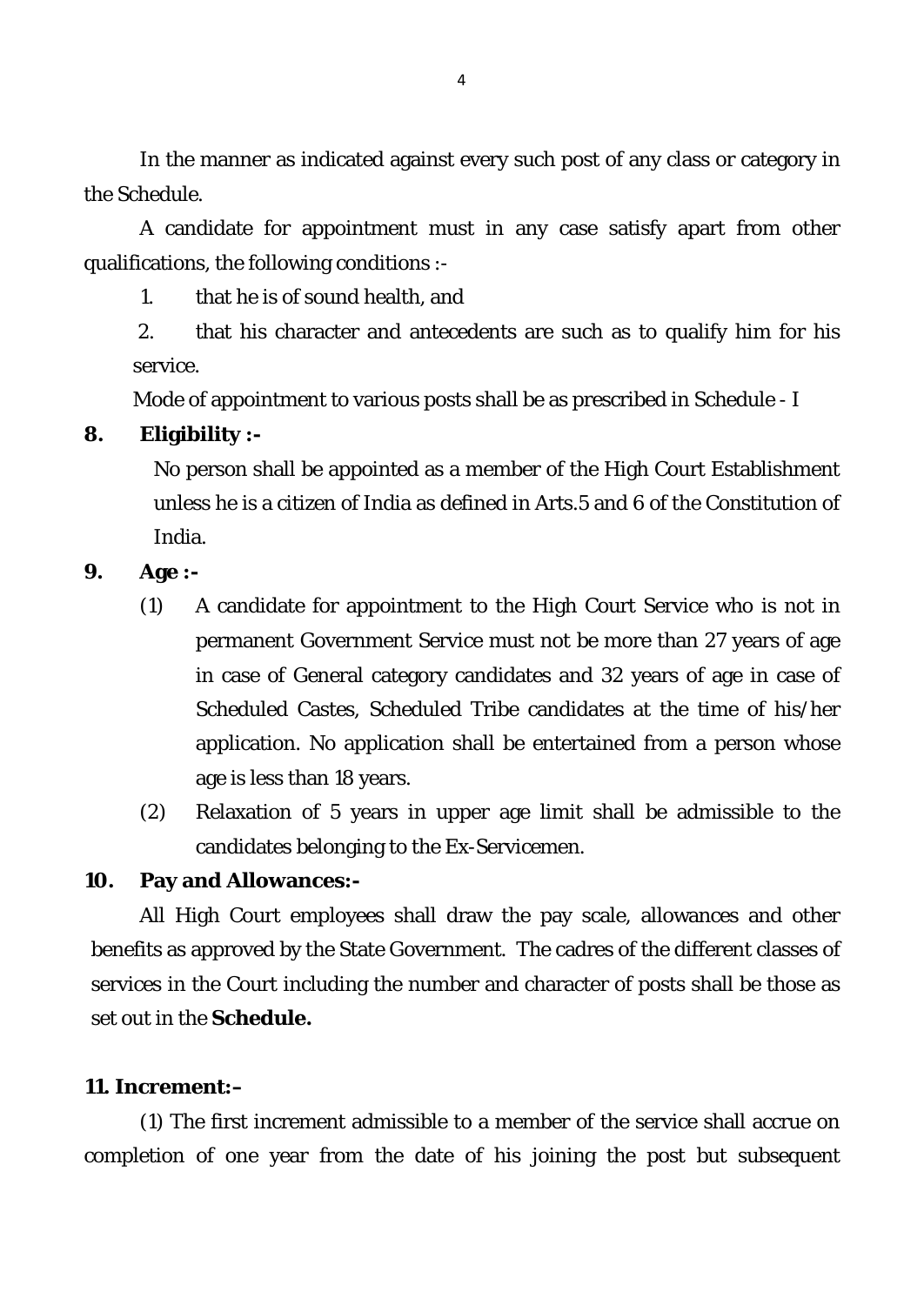increment shall be allowed only on his completion of the period of probation successfully.

(2) The increment admissible to a member of the service promoted from one post to another shall accrue on the expiry of such year as admissible under the rules.

### **12. Age of Retirement:-**

 (1) The date of retirement of an employee of the Court is the date on which he/she attains the prescribed age of superannuation as per the orders of the State Government. He/She may be retained in service after the date of retirement for a period of six months by Hon'ble the Chief Justice on administrative ground which may be recorded in writing.

(2) The date of retirement of an employee of the Court will be the afternoon of the last date of the month in which the date of retirement falls, as explained below:-

| Date of Birth                    | Date of retirement on attaining the                             |
|----------------------------------|-----------------------------------------------------------------|
|                                  | prescribed age of superannuation.                               |
| (a) 1 <sup>st</sup> of the Month | Afternoon of the last date of the                               |
|                                  | preceding month.                                                |
|                                  | (b) Any other date of   Afternoon on the last day of that month |
| the month                        |                                                                 |

#### **Explanation :-**

### **13. Seniority:-**

(A) The seniority of a Member of the Staff, or a Member of the Establishment, other than the Officers on deputation, shall be determined by the date of his/her first appointment in service, cadre, class or category in which he/she is appointed.

**Explanation** : The words "date of first appointment" as occurring in this Rule means the date of first substantive appointment; meaning thereby the date of first appointment on probation or otherwise, but on a clear vacancy, confirmation being subject to good work and conduct.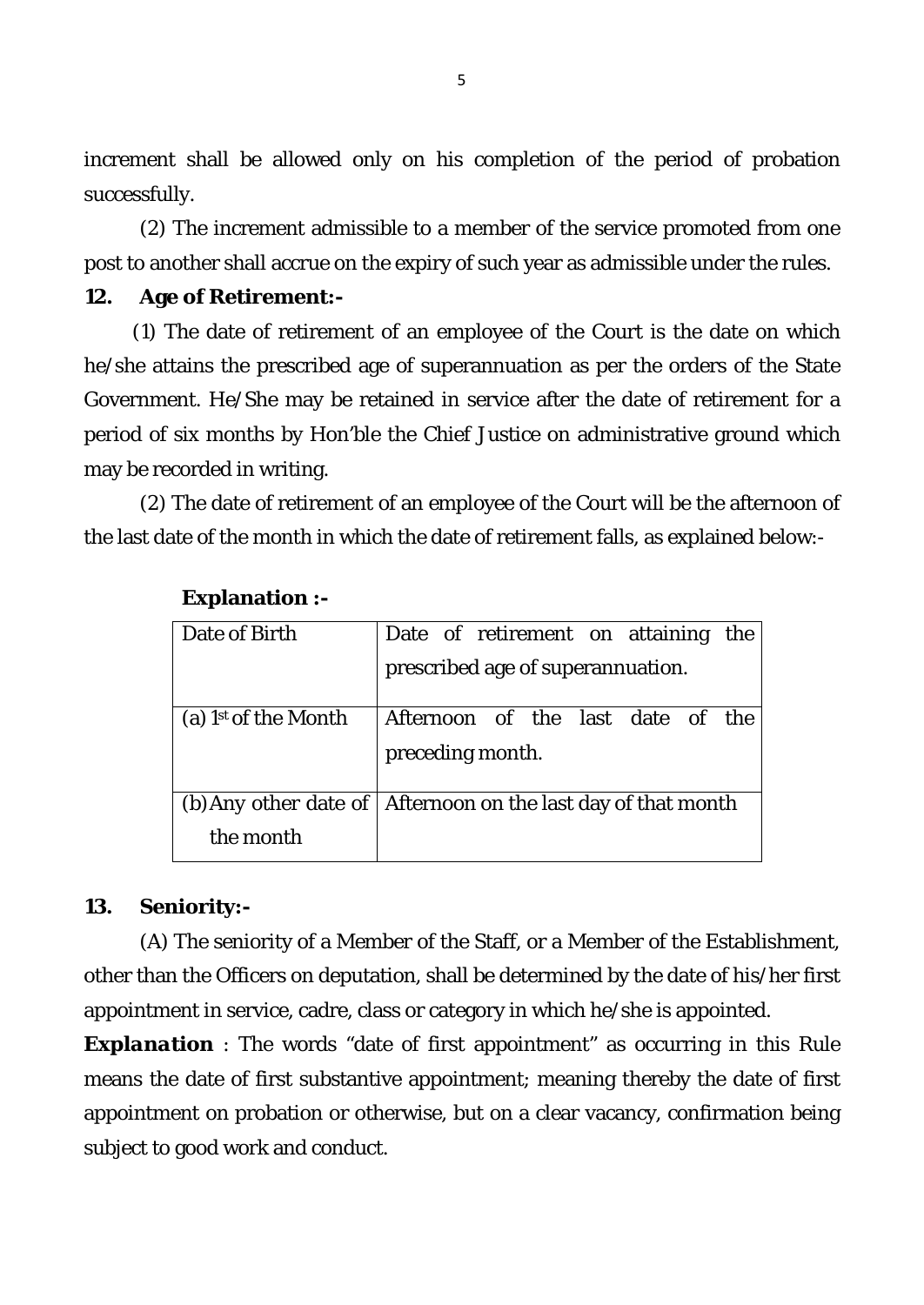(B) Inter se seniority of two or more persons appointed on the same post in a class or category of the establishment simultaneously will, notwithstanding the fact that they may join or assume duty of their appointment on different dates, shall be determined :-

(i) in the case of those recruited directly, according to the position attained by and assigned to them in order of merit, and

(ii) in any class or category of posts which provides for appointment, both by promotion as well as by direct recruitment, the promotees shall rank senior to direct recruits and inter se seniority of appointees in both groups would be subject to (i) above.

(C) For the purpose of determination of seniority in the matter of promotion by Merit-cum-Seniority, if two or more persons belong to different cadres, their Inter-se-Seniority shall be determined as under:-

(a) a person who is in a higher scale of pay shall rank higher to the person belonging to a lower scale of pay;

(b) if two persons are in the same scale of pay and grade, then the person appointed earlier in the same scale of pay and grade shall rank higher to the persons appointed later in the same scale of pay and grade.

( c) if the scale of pay is same, but grade pay is different, then the person having higher grade pay shall rank higher to a person having lower grade pay.

### **14. Probation :-**

Notwithstanding anything contained in these Rules, a person appointed to Class-I, Class-II, Class-III or Class-IV service or post by direct recruitment, shall be on probation for a period of one year and in case of promotion to different cadre, he/she shall be on probation for a period of one year.

(1) If it appears at any time during or at the end of the period of probation that services of the employee concerned are not satisfactory his/her services may be dispensed with or in case of any promotee, he/she may be reverted to his substantive post, without any prior notice.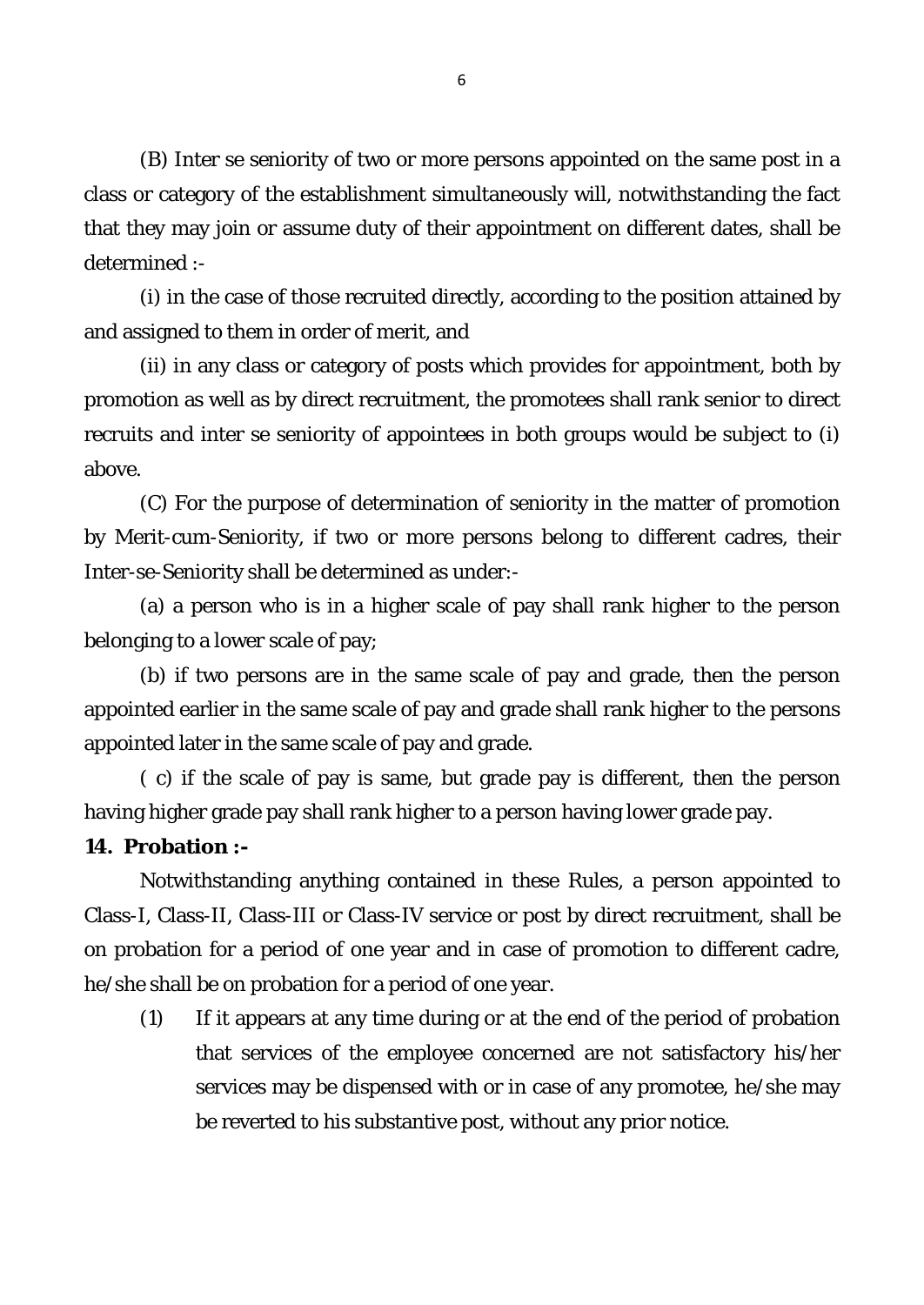**15. Confirmation –** (i) A member of High Court establishment other than Class III and Class IV service may be confirmed in the post to which he has been appointed or promoted when (a) he has completed the period of probation; and (b) the Hon'ble Chief Justice is satisfied that he is fit for confirmation.

(ii) A member of the Class III and Class IV service may also be likewise confirmed in the post to which he has been appointed only when the Registrar General is satisfied that he is fit for confirmation, with the prior approval of the Hon'ble Chief Justice.

### **16. Medical Examination :-**

Each person appointed in the Establishment of the High Court shall be required to produce a Medical Certificate of Fitness from a Civil Surgeon or a Medical Officer of Govt. Hospital or a Medical Board within two months from the date of his/her first appointment.

### **17. Reservation :-**

Reservation in direct recruitment for various categories and classes of post in the establishment of the High Court with respect to Scheduled Castes, Scheduled Tribes, shall be in accordance with the prevailing policies of the State Government.

### **18. Deputation :-**

The Chief Justice may, in any appropriate case, permit a member of the establishment or member of the staff to go on deputation outside the Court for such period, as he considers appropriate.

#### **19. Conditions of Service :**

(I) In respect of all such matters regarding the conditions of service of Court employees for which no provision is made or insufficient provision has been made in these Rules, the Rules and Orders for the time being in force and applicable to employees, holding corresponding posts in the Government of Meghalaya, which are not inconsistent with these Rules, shall regulate the conditions of service of Court employees subject to such modifications, variations, and exceptions, if any, in the said Rules and Orders, as the Chief Justice may from time to time specify.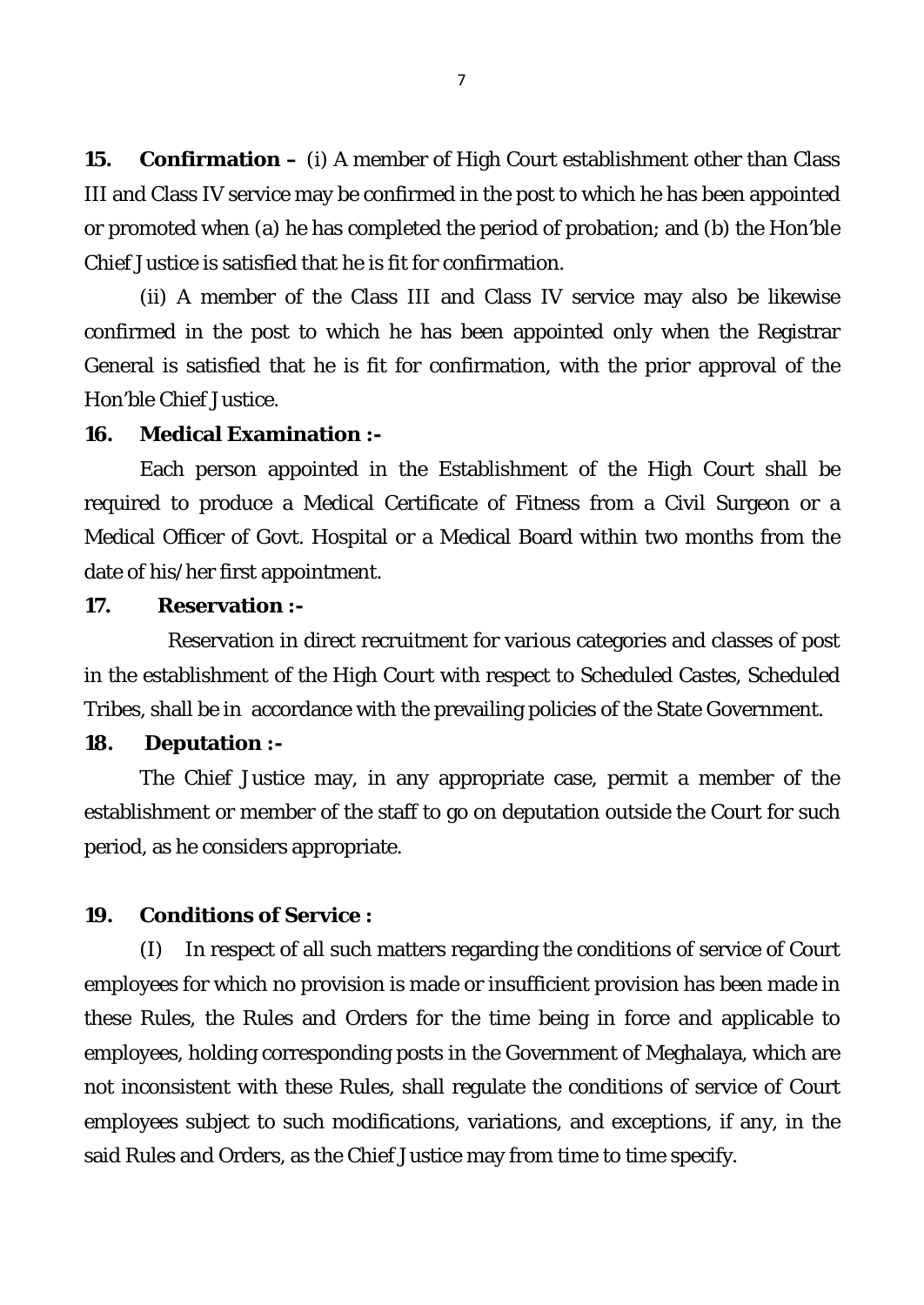Provided that the powers exercisable under the Rules and Orders of the Government, by the Governor or by any authority subordinate to the Governor shall be exercisable by the Chief Justice or by such person as he may, by general or special order, direct.

If any question arises as to which Rule or Order is applicable to the case of any particular person serving in the establishment of the High Court and as to interpretation thereof it shall be decided by The Chief Justice and his decision shall be final.

### **20. Relaxation:-**

The Chief Justice may, from time to time, with respect to any individual case or for any class or groups of cases relax any condition or any requirement as it relates to age, qualification or minimum experience, prescribed under these Rules.

#### **PART III**

#### **CONDUCT**

**21. General:–** Every member of the High Court establishment shall, at all times, maintain absolute integrity and devotion to duty, and shall not in any manner act prejudicial to discipline and good order in the Registry.

**22.** Every employee shall perform the task assigned to him/her within the time set for the purpose, ensuring the quality of performance expected of him.

**23.** Every employee shall obey implicitly the orders of his superior officer and shall not exhibit any kind of insubordination either alone or in combination with others.

**24.** No employee shall wilfully or otherwise neglect his duties.

**25.** No employee shall be absent from duty without permission from the competent authority.

**Explanation** – (a) In case of absence due to sudden illness or some other unforeseen circumstances beyond his/her control, a member of the establishment of the High Court shall give information thereof to the office without delay.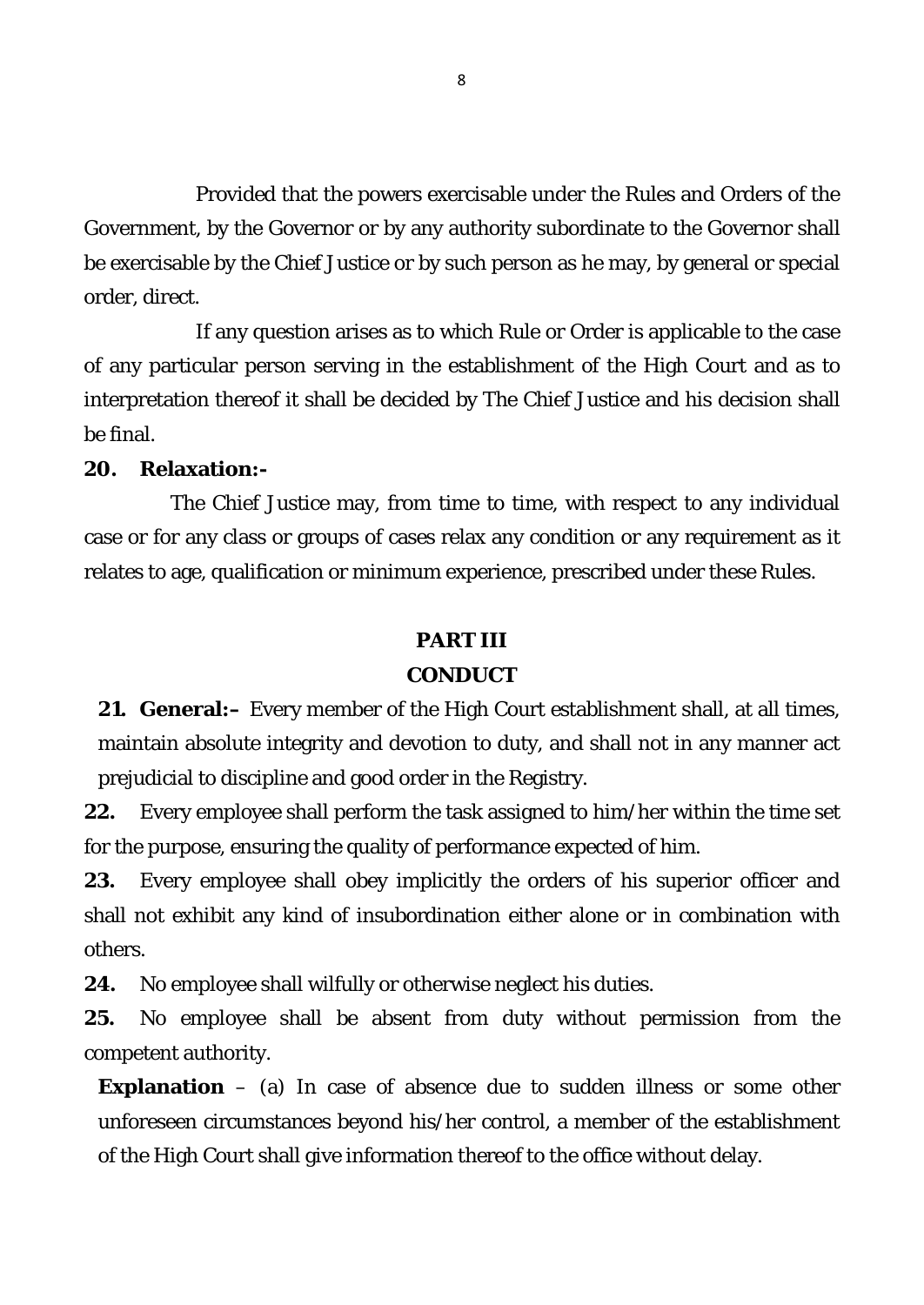(b) All application for leave for more than five days on grounds of ill health, shall be supported by a Medical Certificate from a registered medical practitioner. In appropriate cases the Registrar General may ask the employee to produce a Medical Certificate from his/her authorized Medical Officer or the Civil Surgeon.

(c) All Earned Leave Applications should be submitted as far as possible ten days before it is availed.

### **26. Taking part in politics and elections: –**

(a) No persons employed in the High Court shall be a member of or be otherwise associated with, any political party or any organization which takes part in politics nor shall he take part in, subscribe in aid of, or assist in any other manner; any political movement or activity.

(b) No persons employed in the High Court shall canvass or otherwise interfere or use his influence in connection with or take part in, an election to any legislature or local body.

### **Provided that :**

A member of the High Court establishment shall not be deemed to have contravened the provisions of this rule by reasons only that he assists in the conduct of an election in the due performance of a duty imposed on him by or under any law for the time being in force, or for the reason he exercised right to vote.

Explanation – The display by a member of the High Court establishment on his person, vehicle or residence of any electoral symbol shall amount to using his influence in connection with an election within the meaning of this sub-rule.

### **27. In connection with press or radio:-**

(1) No person employed in the High Court establishment shall, except with the previous permission of the Registrar General wholly or in part, conduct or participate in the editing or managing of any newspaper or other periodical publication.

(2) No person employed in the High Court establishment shall, except with the previous permission of the Registrar General or in the bona fide discharge of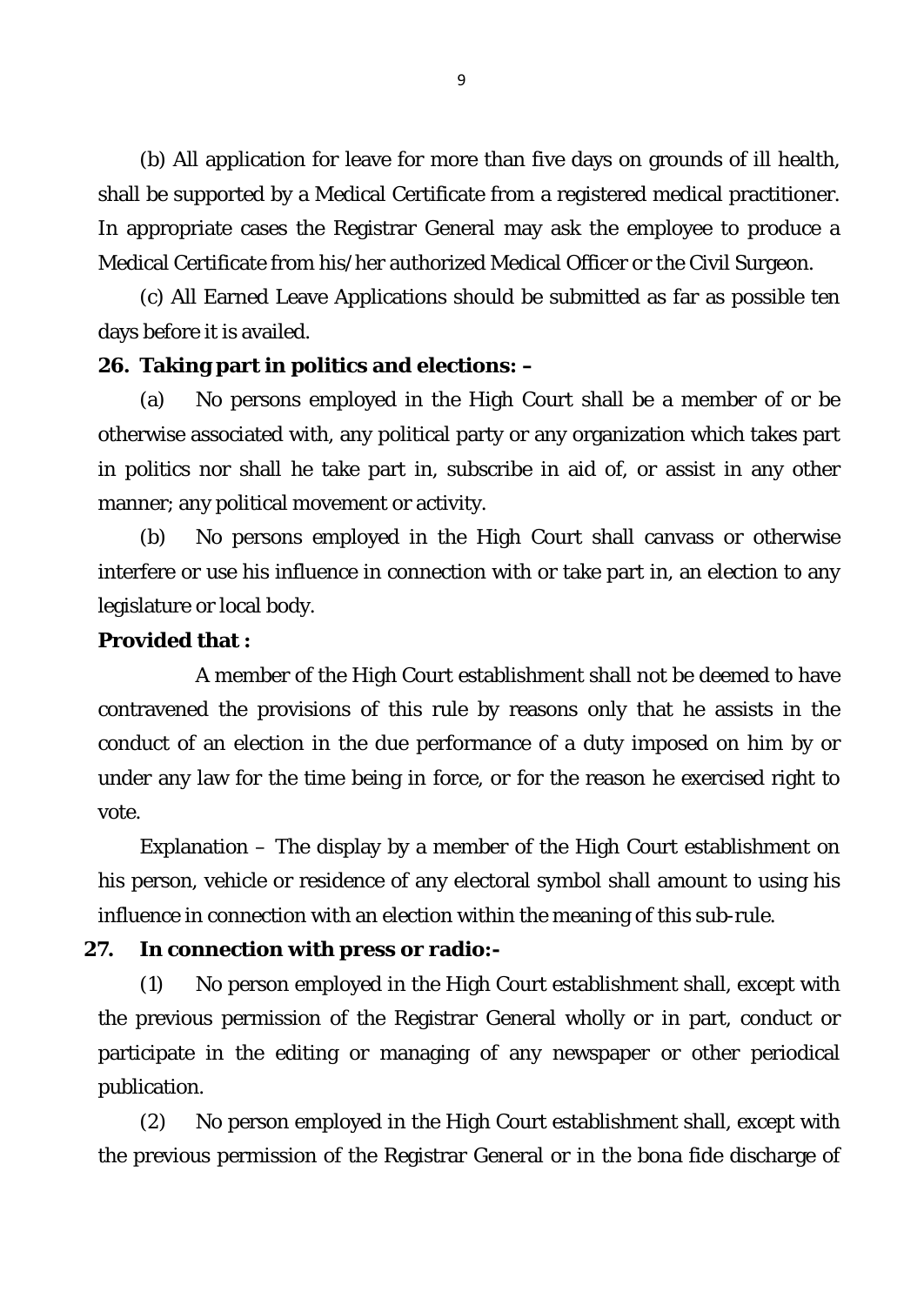his duties, participate in a radio broadcast, television or contribute any article or write any letter to any newspaper or periodical:

Provided that no such permission shall be required if such broadcast or such contribution is of a purely literary, artistic, religious, educational or cultural character.

**28. Evidence before committees:–** (1) No person employed in the High Court establishment shall, except with the previous permission of the Chief Justice, give evidence before any public committee.

(2) Nothing in this rule shall apply to  $-$ 

(a) evidence given before a committee which has power to compel the attendance of witnesses or the production of documents; or

(b) evidence given before an authority holding any judicial or departmental inquiry.

**29. Unauthorised communication of information –** No member employed in the High Court shall, except in accordance with any general or special order of the Chief Justice or the Registrar General or in the performance in good faith of the duties assigned to him communicate directly or indirectly to any other member of the High Court establishment or to a Government servant or to any private person or to the press, any document or information which has come into his possession in the course of his official duties or has been prepared or collected by him in the course of those duties.

Provided that nothing in this rule would bar a person from giving information required to be supplied under Right to Information Act, 2005.

**30. Collecting subscription for public causes –** (1) No person employed in the High Court shall without the permission of the Registrar General, circulate amongst other members of the High Court establishment or persons connected with the business of the High Court, appeals for subscriptions for public causes or raise any subscription by exerting his official position or influence.

 (1)No person employed in the High Court shall assist any outsider to have access for such purposes in the premises of the High Court.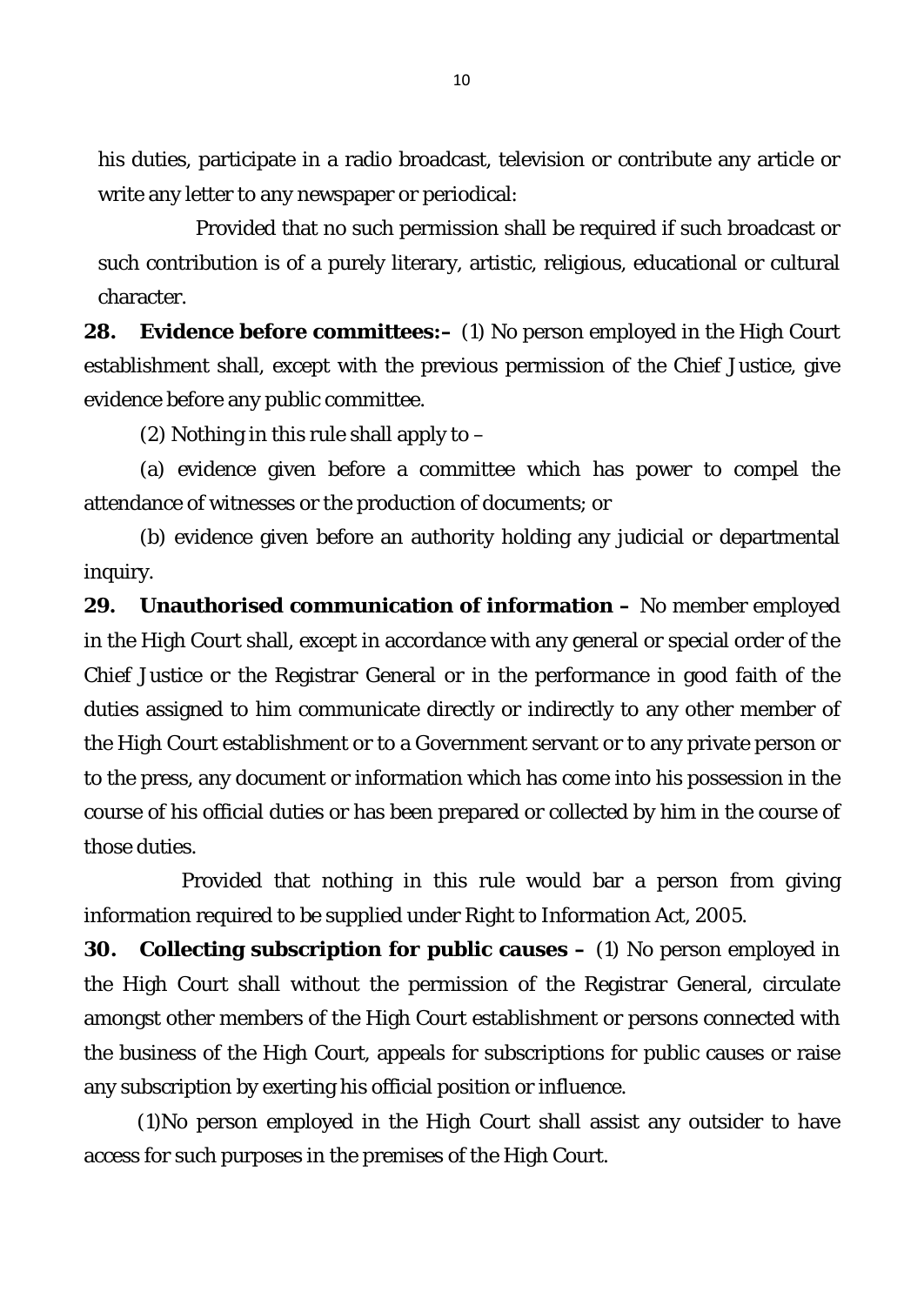**31. Gifts:–** Save as otherwise provided under these rules no person employed in the High Court shall, except with the previous permission of the Registrar General, accept from any person directly or indirectly or permit any member of his family to accept any gift, gratuity or reward of more than trifling value:

Provided that gift of a value, reasonable in all circumstances of the case, may be accepted from relations and personal friends or presented to such persons on occasions such as weddings, anniversaries, funerals and religious functions, when the making or receiving of such gifts is in conformity with the prevailing religious or social customs.

**32. Private trade or employment –** No person employed in the High Court shall, except with the previous permission of the Registrar General, engage directly or indirectly, in any trade or business or undertake any other employment:

Provided that a member of the High Court establishment may, without such permission, undertake honorary work of a social or charitable nature or occasional work of all literary, artistic, scientific, educational or cultural character, subject to the condition that his official duties do not thereby suffer; but he shall not undertake or shall discontinue such work, if so directed by the Registrar General.

**Explanation** – Canvassing by a member of the High Court establishment in support of the business of insurance agency, commission agency, etc. owned or managed by his wife or any other member of his family shall be deemed to be breach of this rule.

**33. Insolvency and habitual indebtedness –** A member of the High Court establishment shall so manage his private affairs as to avoid habitual indebtedness or insolvency. A member of the High Court establishment who becomes the subject of a legal proceeding for insolvency shall forthwith report the full facts thereof to the Registrar General.

**34. Movable, immovable and valuable property –** (1) No person employed in the High Court shall, except with the previous knowledge of the authority mentioned in the Explanation below, acquire, or dispose of any immovable property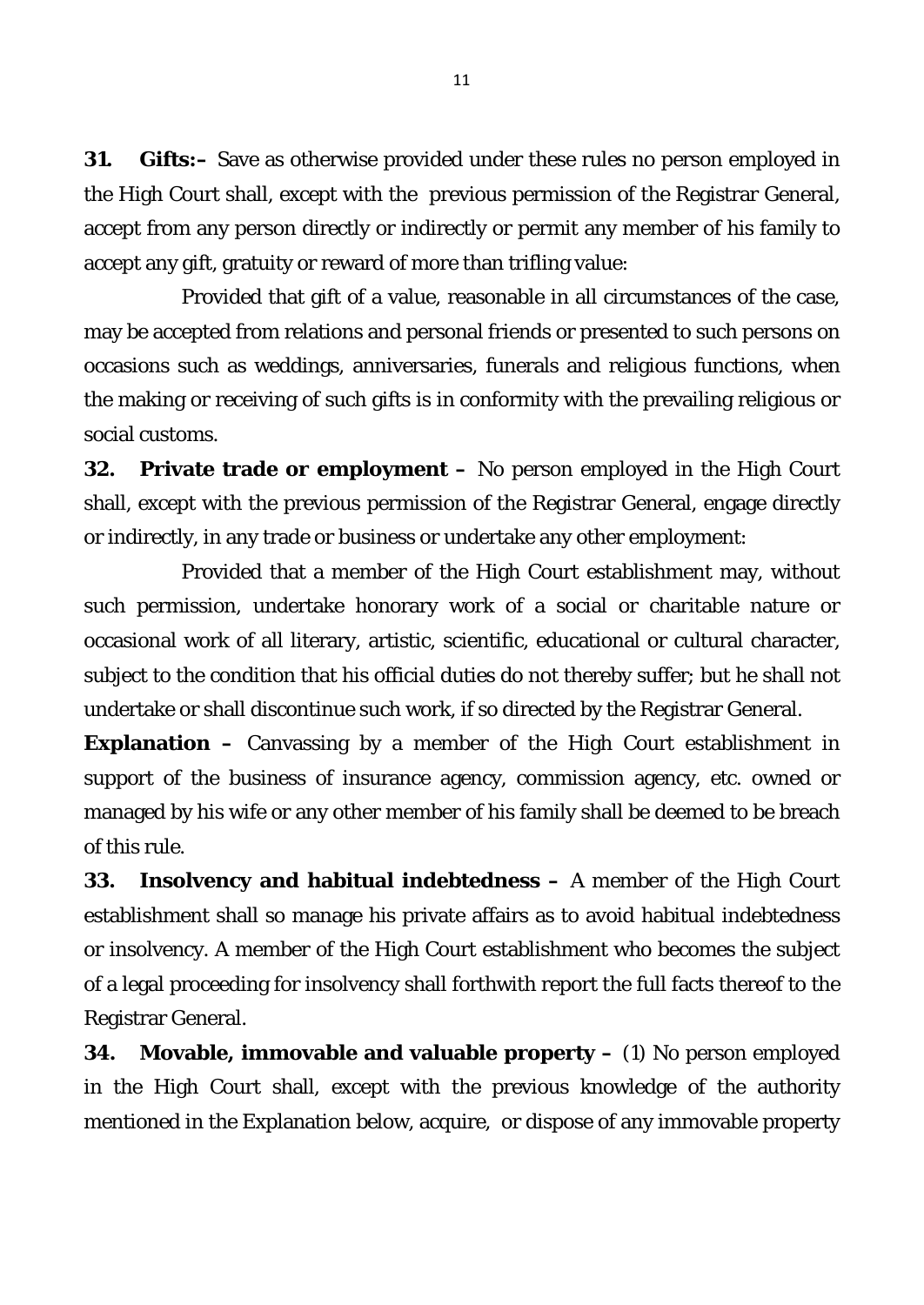by lease, mortgage, purchase, sale, gift or otherwise, either in his own name or in the name of his or her spouse or dependant children.

(2) A member of the High Court establishment who enters into any transaction concerning any movable property exceeding ten Lakh rupees in value, whether by way of purchase, sale or otherwise, shall forthwith report such transaction to the authority specified below.

**Explanation–**The authority for the purposes of sub-Rr. (1) and (2) above shall be–

(i) The Chief Justice in the case of the Registrar General and other members of the High Court establishment holding a gazetted post.

(ii) The Registrar General in the case of all other members of the High Court Service.

(3) Every Class I member of the High Court establishment and such other categories of persons employed in the High Court as may be specified by the Chief Justice by general or special order shall, on first appointment in the service of the High Court and thereafter at intervals of every twelve months, submit a return in such form as the Chief Justice may prescribe in this behalf, of all immovable property owned, acquired or inherited by him or held by him in lease or mortgage either in his own name or in the name of any member of his family or in the name of any other person.

(4) The Chief Justice may, at any time by general or special order require a member of the High Court establishment to submit, within a period specified in the order, a full and complete statement of such movable and immovable property, held or acquired by him or by his or her spouse or dependant children as may be specified in the order. Such statement shall, if so required include details of the means by which, or the source from which property was acquired.

**35. Vindication of acts and character of members of the High Court Establishment –** (1) No person employed in the High Court shall without the previous permission of the Registrar General, have recourse to a Court or to the press for the vindication of his official acts or character, which have been the subject matter of adverse criticism or an attack of defamatory character. In granting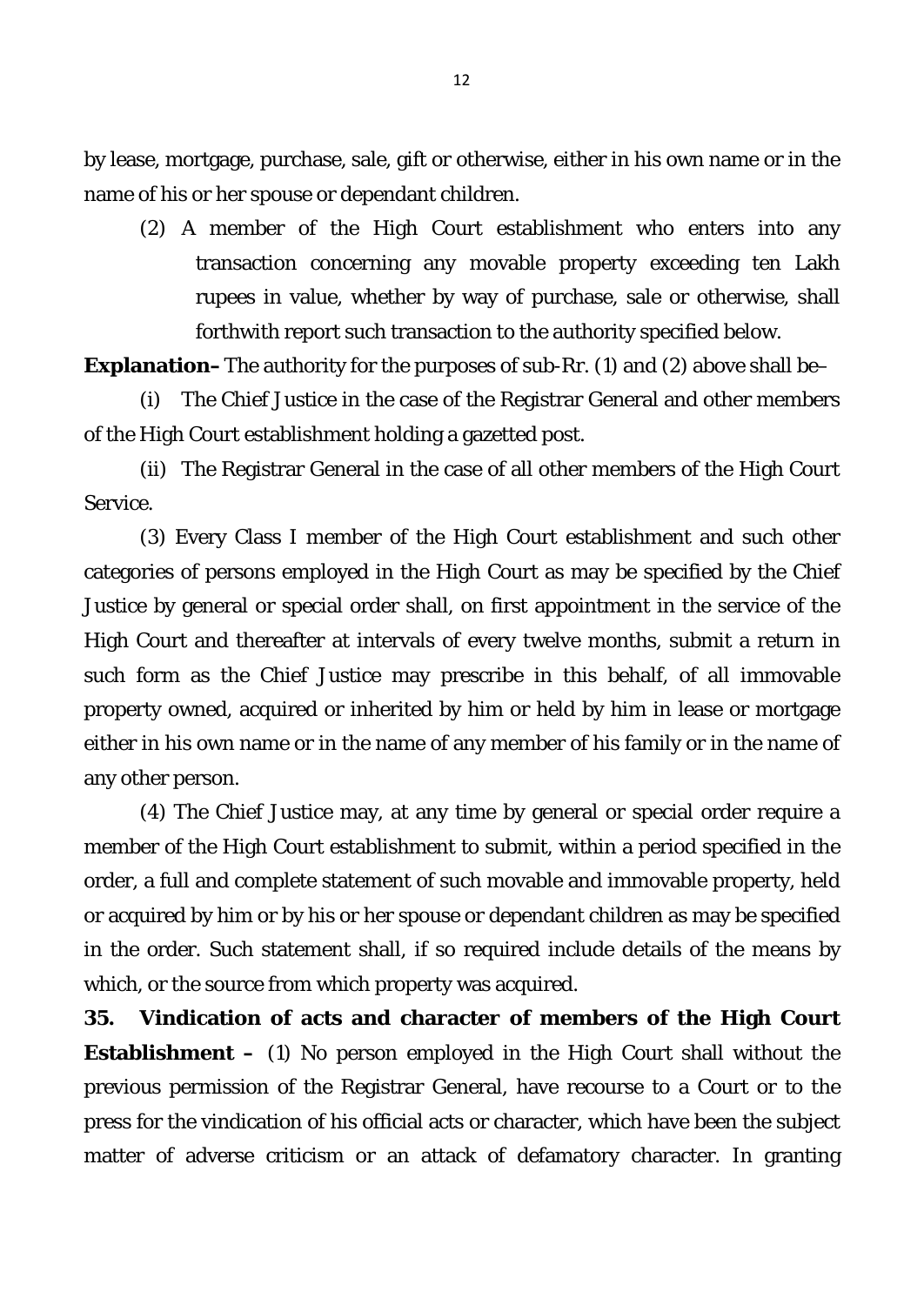permission to the recourse to a Court, the Registrar General shall, in each case, decide whether the High Court shall bear the cost of the proceedings or whether the servant concerned should institute the proceeding at his own expense, and if so, whether, in the event of a decision in his favour, the High Court shall reimburse to the extent of the whole or any part of the costs.

(2) Nothing in this rule shall be deemed to prohibit or otherwise affect the right of the member of the High Court establishment from vindicating his private character or any act done by him in his private capacity.

**36. Canvassing of non-official or other outside influence –** No person employed in the High Court shall bring or attempt to bring any political or outside influence to bear upon any superior authority to further his interests in respect of matters pertaining to his service in the High Court.

**37. Relations with Advocates –** (1) No person employed in the High Court shall have any business dealings with an Advocate, nor shall save with the express permission of the Registrar General, share his or her residential accommodation with any such Advocate.

Explanation :- No permission shall be required to share residence with an advocate who is the spouse of such employee.

(2) The provisions of this rule shall apply notwithstanding that the member of the High Court establishment is related to the Advocate concerned, except where the employee and the advocate are spouses of each other.

(3) This rule does not debar a member of the High Court establishment from accepting an invitation from an advocate to a marriage party or to a social gathering.

**38. Seeking of redress from Court in respect of service matters –**A member of the High Court establishment may seek redress from the Registrar General or from the Chief Justice with the permission of the Registrar General in the matter of grievance arising out of his employment or conditions of service.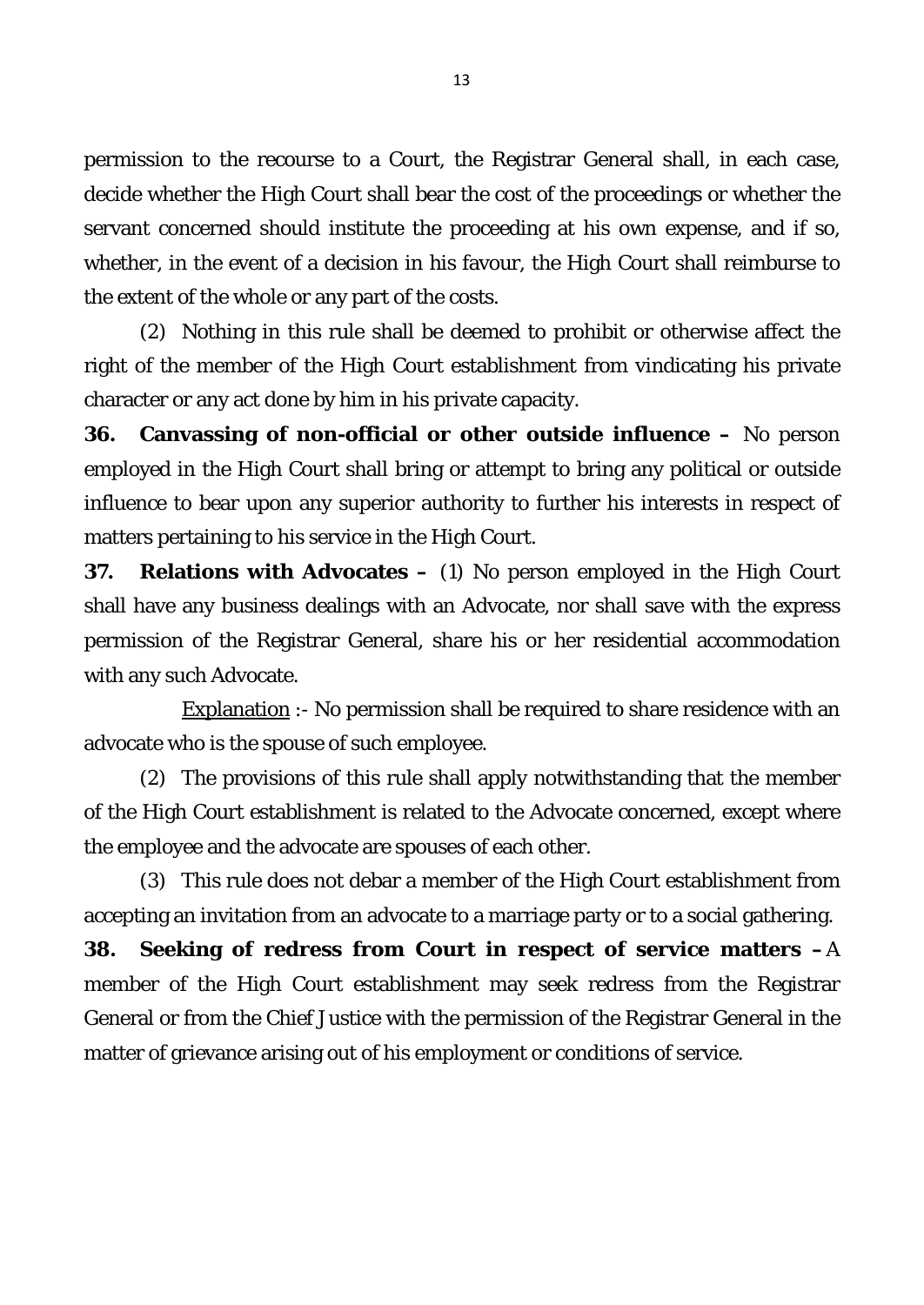**39. Demonstrations and strikes –** No person employed in the High Court shall participate in any demonstration or resort to any form of strike in connection with any matter pertaining to his conditions of service.

**40. Joining of Association by High Court Servants –** No person employed in the High Court shall join or continue to be a member of a Service Association which has not obtained the recognition of the Chief Justice, or recognition in respect of which has been refused by the Chief Justice.

**41. Arrests on a criminal charge –** It shall be the duty of a member of the High Court establishment who has been arrested on criminal charge or a proceeding taken against him in connection with his position as a member of the High Court establishment or otherwise which is likely to embarrass him in the discharge of his duties or which involves moral turpitude, to intimate the fact of his arrest and the circumstance connected therein, to the Registrar General promptly in writing even though he might have subsequently been released on bail. Failure on the part of the member of the High Court establishment concerned to inform will be regarded as suppression of material information and will render him liable to disciplinary action on this ground alone, apart from any action that may be taken against him on the conclusion of the case against him.

**42. High Court property –** No person employed in the High Court shall take out any article or property belonging to the High Court outside the Court to his house without the express permission of the Registrar General.

**43. Contravention of laws and conviction by a court of law –** Any contravention of any law by a member of the High Court establishment which involves moral turpitude, shall be regarded as a serious matter, of which notice shall be taken departmentally.

Where such contravention is followed by a conviction in a Court of law, the member of the High Court Service may be punished departmentally on the basis of that conviction alone without following the procedure laid down for departmental enquiries, unless such conviction is suspended by the appellate court.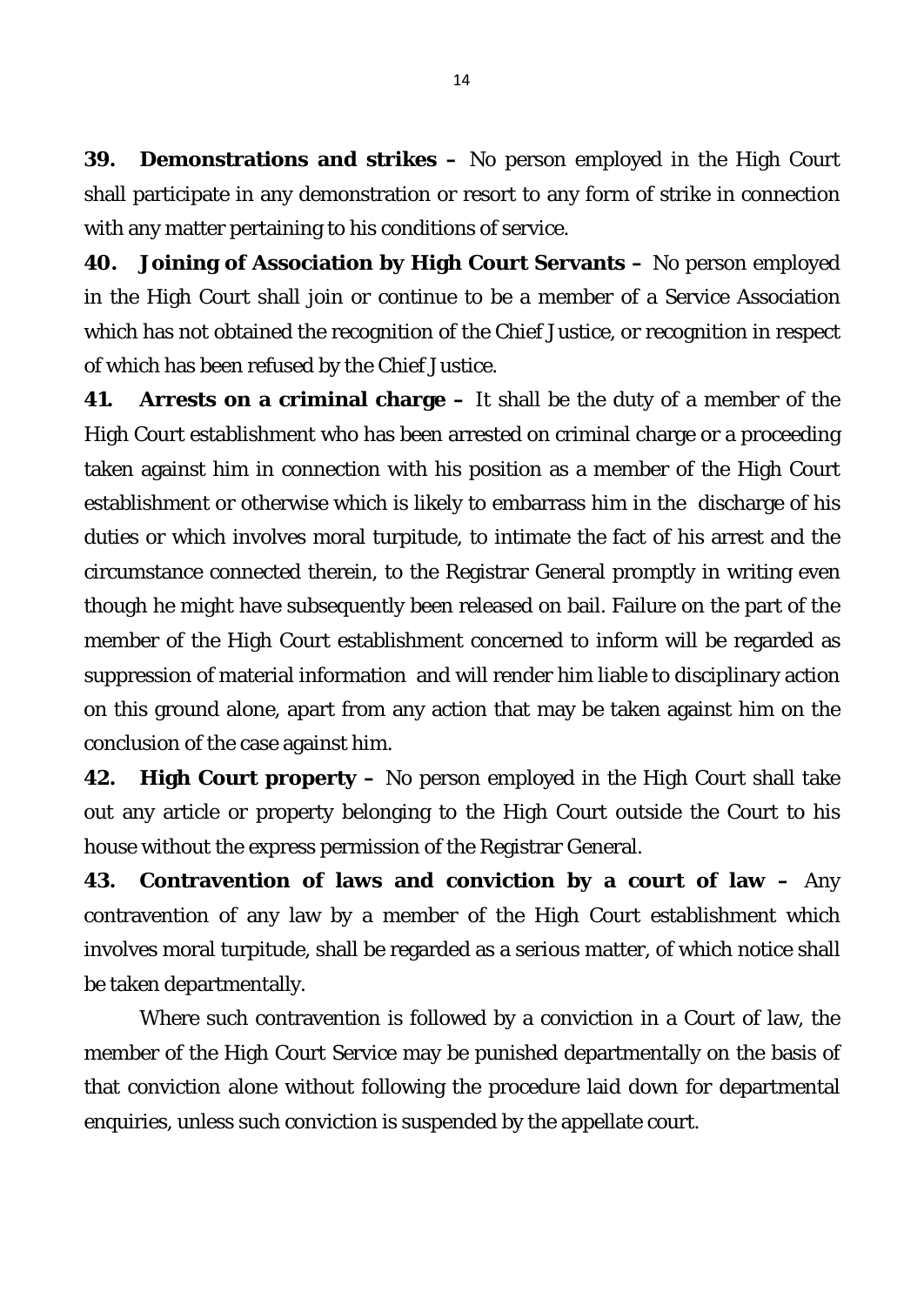**44. Contravention of rules –** (1) Any member of the High Court establishment contravening the provisions of any of the rules in this Part shall render himself liable to disciplinary action under the rules in Part IV of these rules.

(2) The Chief Justice shall have the power to take any action against the Registrar General for contravention of the rules in this Part. In relation to matters pertaining to the conduct of the Registrar General, the Chief Justice shall be the competent authority for granting the requisite permission to the Registrar General in respect of anything which is required to be done with the previous permission of superior authority under any of the rules in this Part.

### **PART IV CONTROL AND DISCIPLINE**

**45. Punishment –** The following penalties may, for good and sufficient reason, be imposed by the appointing authority upon persons both Gazetted and non-Gazetted serving in the High Court:

(1) Censure,

(2) Fine,

(3) Withholding of increment or promotion,

(4) Reduction to a lower post of time scale or to a lower stage in the same time scale.

(5) Recovery of reduction from the pay of the whole or part of any pecuniary loss caused to Government by negligence or breach of orders,

(6) Suspension,

(7) Removal from the High Court Service with a disqualification for future employment.

(8) Dismissal from the High Court Service with a disqualification in regard to further employment in High Court or Government Service.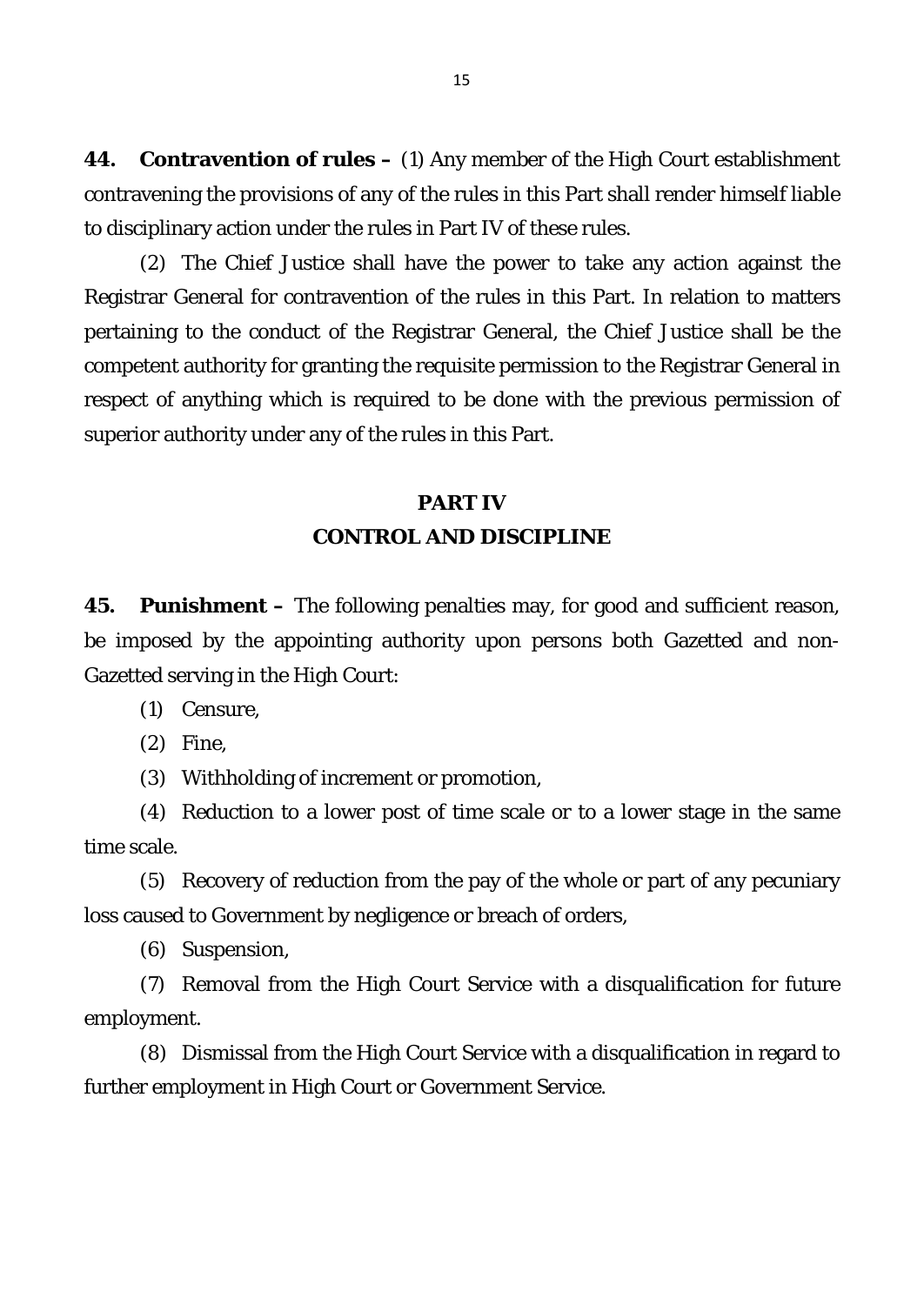### **Explanation** –The discharge

(a) of a person appointed on probation during or at the end of the probation, or before his confirmation in a substantive capacity in accordance with the terms of his appointment;

(b) of a person appointed otherwise and contract to hold a temporary appointment on the expiration of the period of appointment; and

(c) of a person engaged on contract, in accordance with the terms of his contract, shall not be treated as punishment nor shall it be treated as removal or dismissal within the meaning of this rule.

### **46. Procedure in Departmental Enquiries:**

(1) No person in the establishment of the High Court shall, unless it be on the ground of conduct which has led to his conviction on a criminal charge or unless the Hon'ble Chief Justice or the Registrar General, as the case may be, is satisfied that for some reason to be recorded by the Hon'ble Chief Justice or the Registrar General, it is not reasonably practicable to give such person an opportunity of showing cause, be dismissed, removed or reduced in rank unless he has been informed in writing of the grounds on which it is proposed to take action, and has been afforded an adequate opportunity of defending himself.

(2) The definite charge or charges shall be communicated to the person charged, together with a statement of allegation on which each charge is based, and of any other circumstances which it is proposed to take into consideration in passing orders on the case.

(3) The employee charged shall be required within a reasonable time to file a written statement of his defence and to state whether he desires to be heard in person. If he so desires or if the authority concerned so directs, an inquiry shall be held. At that enquiry, evidence shall be given as to such of the allegations as are not admitted, and the person charged shall be entitled to cross – examine the witnesses, to give evidence in person and to have such witnesses called as he may wish; provided that the officer conducting the enquiry may, for special and sufficient reason to be recorded in writing declines to call a witness. The proceedings shall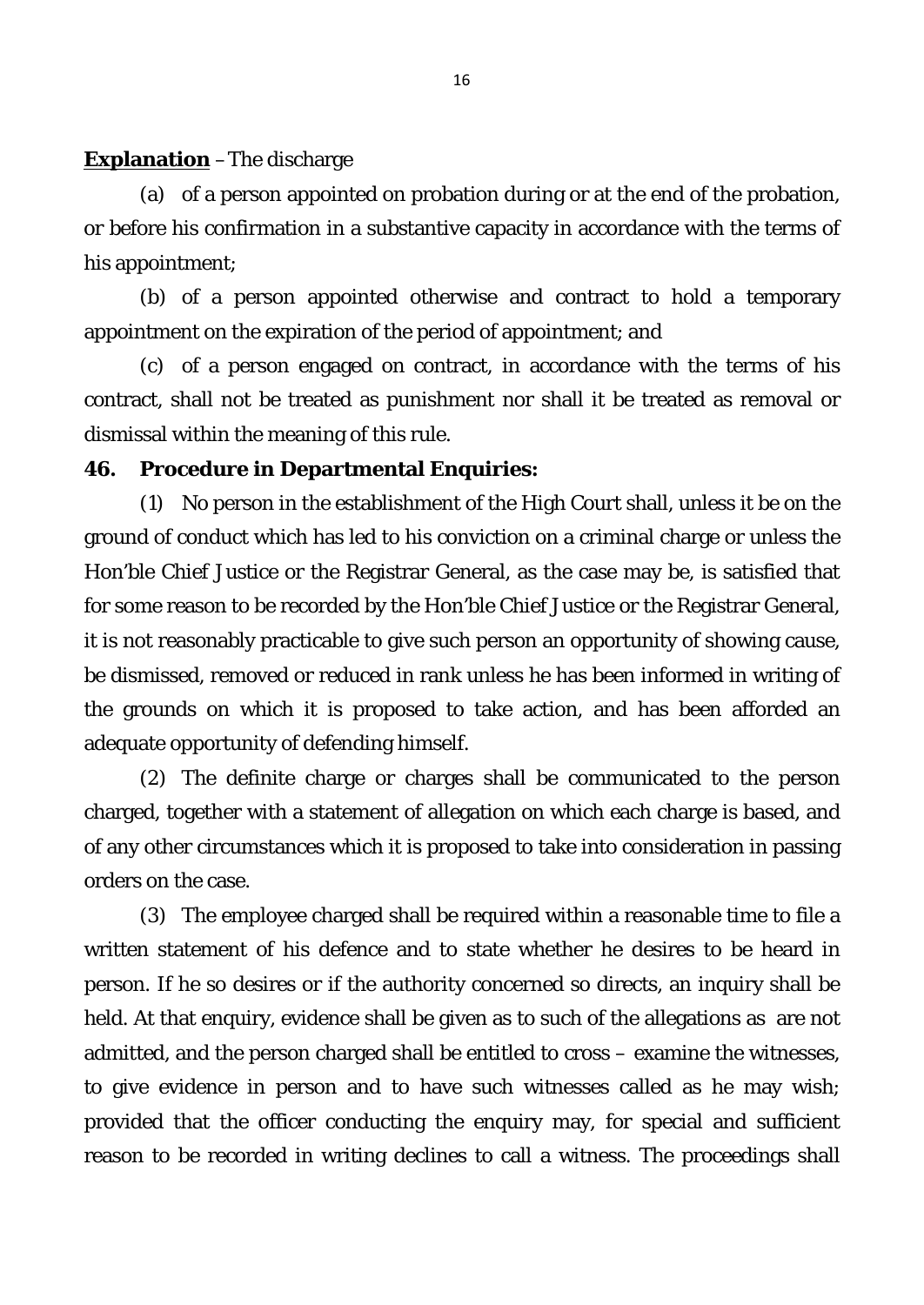contain a sufficient record of the evidence and a statement of the findings and the ground thereof.

(4) Except under special circumstances, no Barrister, Advocate, Attorney, Pleader or Agent shall be allowed to appear on behalf of either party before the officer who conducts the inquiry or any officer to whom the appeal may be made.

(5) When found guilty as far as possible the delinquent official shall be supplied copy of enquiry report before punishment is awarded.

(6) The appointing authority competent to inflict punishment may then pass orders after considering the findings of the enquiring officer.

**47.** No proceedings shall commence against a member of the establishment of the High Court without the previous sanction of the Appointing Authority, and the order of sanction will prescribe as to by whom proceedings will be drawn up and conducted.

**48. Free copy of order –** When any order of punishment has been passed, the member of the establishment of the High Court who is punished, shall be entitled to receive a copy of such order free of cost. But he shall not be entitled to have copies of reports, letters or rules which do not form part of the record.

**49. Confidential papers not to be referred to –** In order to preserve the confidential character of correspondence so marked and of other correspondences, which, in the interest of public service, it is not desirable to disclose, the authority conducting the proceedings shall base his findings and orders on facts and inferences appearing in or deduced from the record and should not refer to confidential papers which cannot be embodied in the record.

**50. Above instructions inapplicable in certain cases –** When from the facts elicited in a criminal case brought against a member of the establishment of the High Court on which he has not been convicted or in a civil suit instituted against him, it is apparent that his retention in the public service is prima facie no longer desirable, he may be ordered on the basis of the facts to show cause why he should not be punished by dismissal or otherwise. In such a case, the member concerned should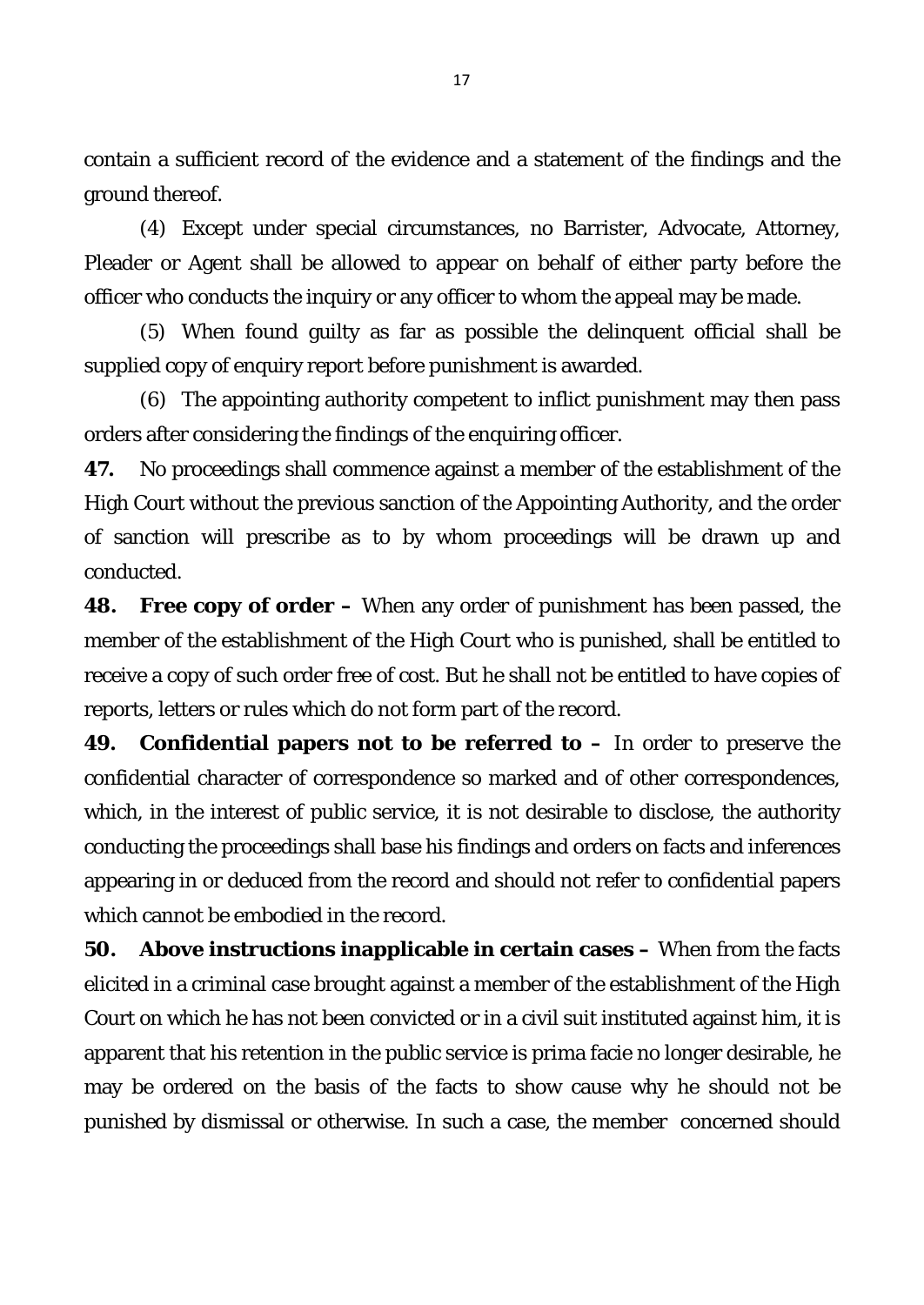be given an opportunity of stating his defence, and should not be precluded from tendering such further evidence which he may desire to give in support of his case.

**51. Appeal –** (a) Every person in the establishment of the High Court shall be entitled to appeal to the Hon'ble Chief Justice against any order passed by the Registrar General which imposes upon him any of the penalties specified.

(b) The order of the Hon'ble Chief Justice passed in appeal shall be final and shall not be questioned in any court.

**52.** Every person preferring an appeal shall do so separately and in his own name and within thirty days from the date of the order appealed from.

**53.** Every appeal preferred under these rules shall contain all material statements and arguments relied upon by the appellant including the grounds upon which the appeal is founded, shall contain no disrespectful or improper language and shall be complete in itself. Every such appeal shall be addressed to the authority to whom the appeal lies, through the authority from whose order the appeal is preferred; and shall be submitted through the usual official channel.

**54.** An appeal may be withheld by an authority not lower than the authority from whose order it is preferred, if-

(i) it does not comply with the provisions of the rules, or

(ii) it is a repetition of a previous appeal and is made to the same appellate authority by which such appeal has been decided, and no new facts or circumstances are adduced which afforded grounds for reconsideration of the case;

Provided that in every case in which an appeal is withheld the appellant shall be informed of the facts and the reasons for it;

Provided also that an appeal is withheld only because of failure to comply with the provisions of the rules may be resubmitted at any time within 30 days of the date on which the appellant has been informed of the withholding of the appeal, and if resubmitted in a form which complies with these provisions, shall not be withheld.

**55. Other conditions of service –** (i) Subject to the provisions of these rules and the rules and orders for the time being in force and applicable to the Government servant of corresponding classes in the service of the State shall mutatis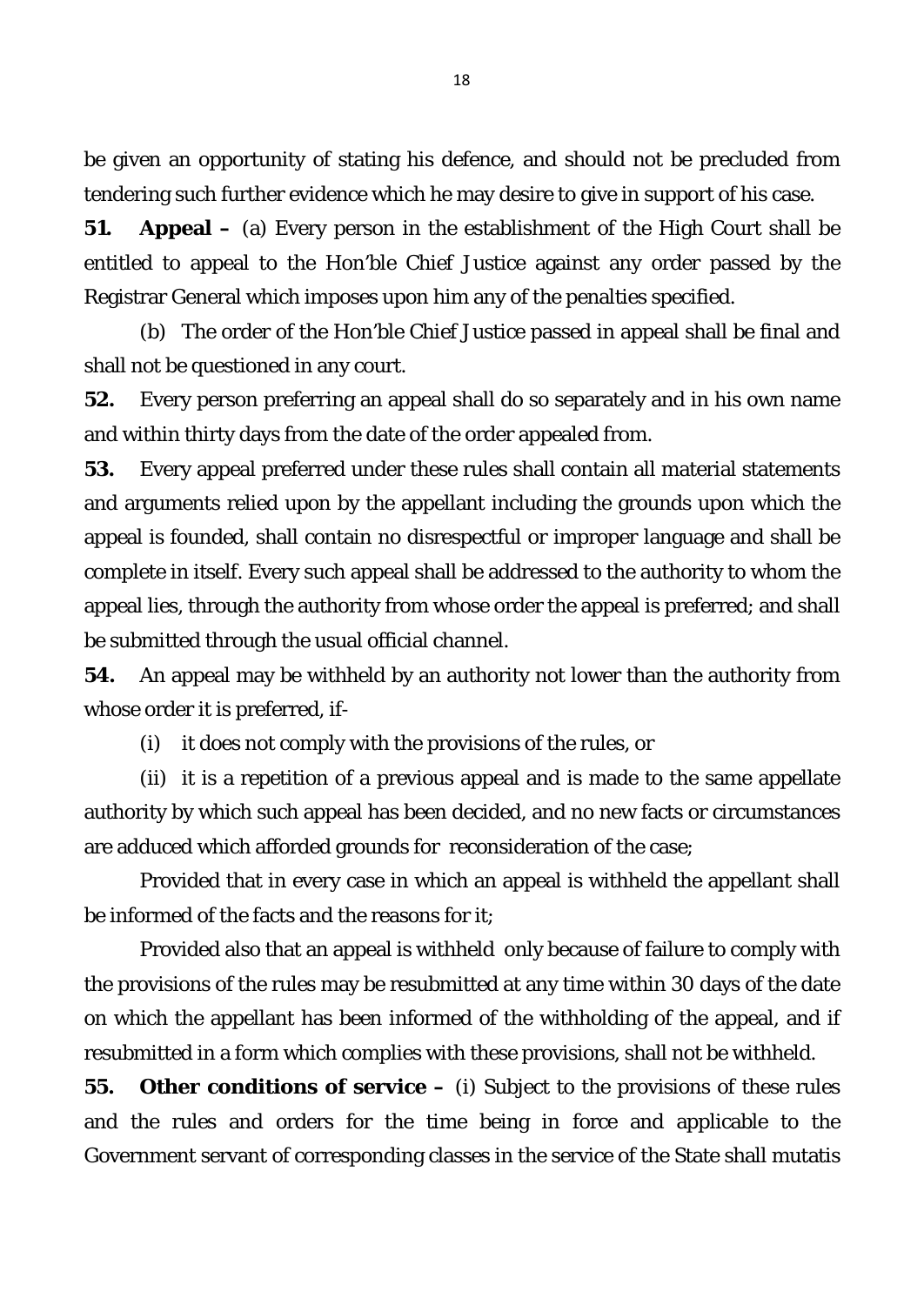mutandis regulate the service of person serving in the establishment of the High Court.

Provided that the powers exercisable under the said rules and orders by the Governor of the State of Meghalaya or by any authority subordinate to the Governor of the State of Meghalaya shall be exercisable by the Chief Justice or any such person as he may, by special or general order direct.

(ii) any question arising as to which rules or orders are applicable to the case of any person serving in the establishment of the High Court shall be decided by the Hon'ble Chief Justice.

**56.** (i) The Hon'ble Chief Justice may, in any case, where it appears to him that the circumstances so require, suspend any employee who is a member of the establishment or lent in the establishment of the Court, and may order an inquiry to be made into the conduct of that employee.

Provided that the Chief Justice shall without delay inform the lending authority of the circumstances in which the lent Government servant was placed under suspension.

(ii) If after enquiry the Chief Justice is of the opinion that the employee lent, should be punished by removal from his office or by dismissal from the service, he shall direct that the employee shall revert to the lending authority with a recommendation for his removal or dismissal as the case may be.

(iii) The Hon'ble Chief Justice shall notify the lending authority before any such enquiry as aforesaid is held and, except where he considers it necessary to recommend removal or dismissal, shall consult that authority before imposing any penalty.

**57.** A character roll shall be maintained for each Gazetted officer and each member of the ministerial establishment. Entries shall be made therein annually by the Registrar General on the basis of his own personal knowledge and of annual confidential reports submitted to him by the Superintendents through the Assistant Registrar and the Deputy Registrar. Remarks if any of the Hon'ble Chief Justice will also be incorporated in the character rolls.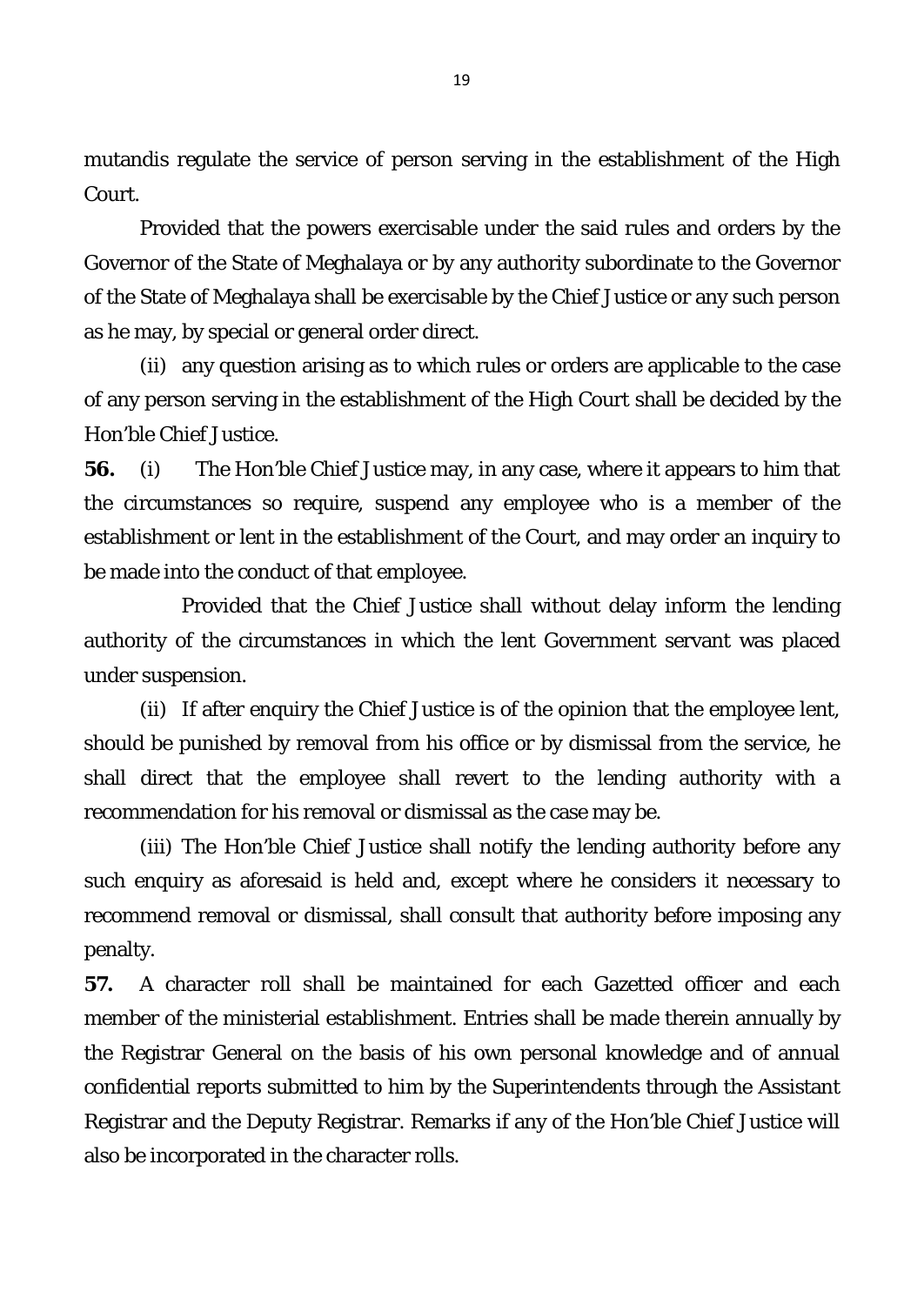**58. Service rolls shall be maintained for the employees of the inferior grade –** Entries will be made therein annually by the Registrar and the Deputy Registrar on the basis of their own personal knowledge and of reports submitted by the Court Officer. Remarks if any given by the Registrar General or the Chief Justice shall also form part of such record.

### **59. Delegation :-**

The Chief Justice may delegate any Judge of the Court or any officer of the Court with any of the powers vested in him under these Rules.

### **60. Saving of the powers of the Chief Justice :-**

(1) Nothing in these Rules shall be construed to limit or abridge the powers of The Chief Justice to deal with the case of any Court employee or any officer in the service of the High Court, as may appear to him to be fit and proper.

(2)The Chief Justice may, from time to time, alter, amend or repeal any of these Rules and make such further Rules or pass such orders, as he may deem fit in regard to all matters herein provided or matters incidental or ancillary to these Rules or in regard to matters which have not been provided or in-sufficiently provided for, in these Rules.

Provided that if such orders relate to salaries, allowances, leave or pension of the employees of the High Court, such orders shall be made with the approval of the Governor.

#### **PART V**

#### **MISCELLANEOUS**

**61.** The Chief Justice shall have powers to relax age or qualifications for appointment to the service of the High Court in appropriate cases according to his discretion.

**62.** The Chief Justice, if he is of the opinion that it is absolutely necessary in the exigencies of service, may re-employ a retired Gazetted Officer in the service of the High Court, for a period of six months.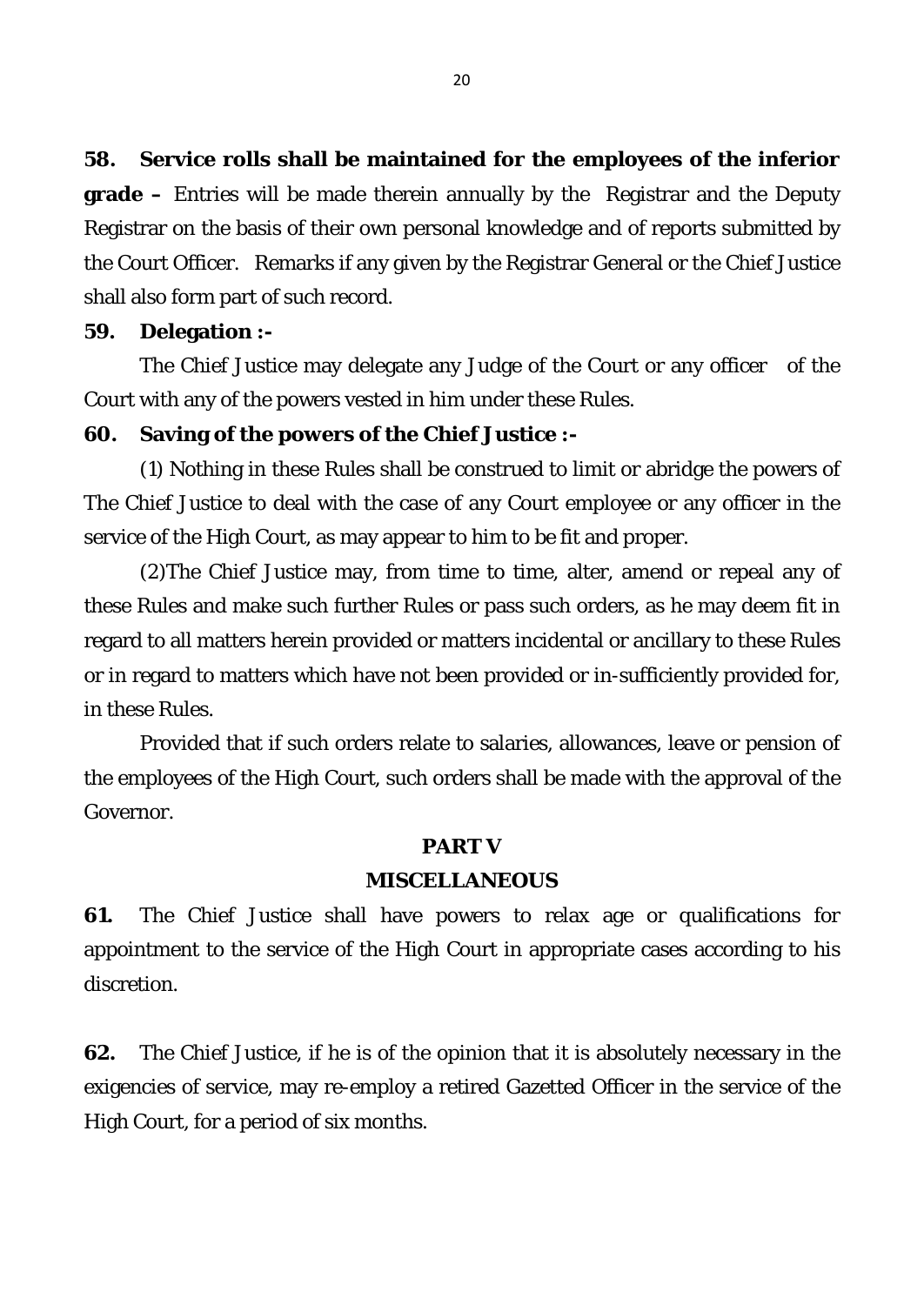**63. Interpretation –** All questions relating to the interpretation of these rules shall be referred to the Chief Justice whose decision thereon shall be final:

Provided that all questions relating to the interpretation of any rule in Parts II and III of these rules in so far as its relates to salaries, allowances, leave or pensions shall be decided by the Chief Justice with the approval of the Governor of the State of Meghalaya, wherever necessary.

### **64. Repeal and Saving :-**

(A) All previous Rules, Regulations, Orders, Notifications, Circulars, Instructions and other Instruments with respect to the subject matter covered by these Rules are hereby repealed.

(B) Notwithstanding such repeal, any appointment made or action taken under any of the aforesaid repealed provisions shall be deemed to have been made or taken under these Rules and are hereby saved.

### **By order**

#### **REGISTRAR GENERAL**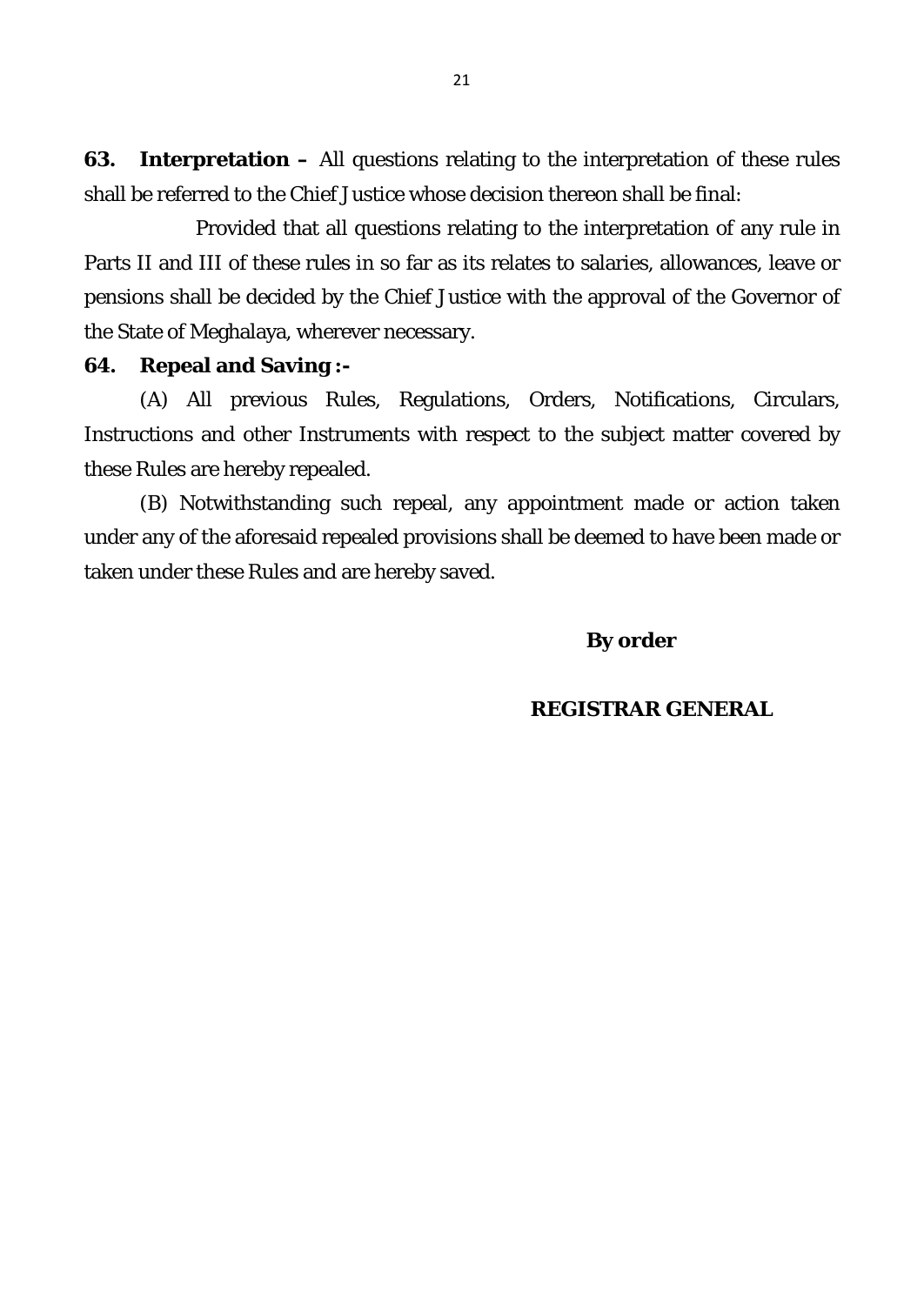### **SCHEDULE – I**

### **Existing Posts in the Establishment of the High Court of Meghalaya and Mode of Appointment**

| SI.<br>No.     | <b>Name of Post</b>                                                     | <b>No. of Posts</b><br><b>Sanctioned</b> | <b>Mode of Appointment</b>                                                                                                                                                                                           |
|----------------|-------------------------------------------------------------------------|------------------------------------------|----------------------------------------------------------------------------------------------------------------------------------------------------------------------------------------------------------------------|
| 1              | Registrar<br>General                                                    | 1                                        | By deputation of District Judge (Super time scale)                                                                                                                                                                   |
| $\overline{2}$ | Registrar                                                               | $\mathbf{1}$                             | Shall be either a member of the State Judicial Service Grade<br>- I; or a practicing Advocate of not less than ten years'<br>standing at Bar; or any other person, considered suitable by<br>Hon'ble Chief Justice,  |
| 3              | Joint Registrar-<br>cum-Secretary<br>to Hon'ble<br><b>Chief Justice</b> | 1                                        | Shall be from the State Judicial Service Grade II, or by<br>promotion from the post of Deputy Registrar, or by direct<br>recruitment of an Advocate having not less than ten years'<br>continuous practice at a Bar. |

### **GAZETTED OFFICERS CLASS – I**

### **GAZETTED OFFICERS CLASS – II**

| SI.<br>No. | <b>Name of Post</b> | <b>No. of Posts</b><br><b>Sanctioned</b> | <b>Mode of Appointment</b>                                                                                                                                                                                                                                                                   |
|------------|---------------------|------------------------------------------|----------------------------------------------------------------------------------------------------------------------------------------------------------------------------------------------------------------------------------------------------------------------------------------------|
|            | Deputy<br>Registrar |                                          | Shall be appointed from among either the Members of the<br>State Judicial Service Grade II, or by promotion from III<br>thereof, or practicing Advocates of not less than seven years'<br>standing at the Bar, or Gazetted Officers in the High Court's<br>service belonging to Class II (A) |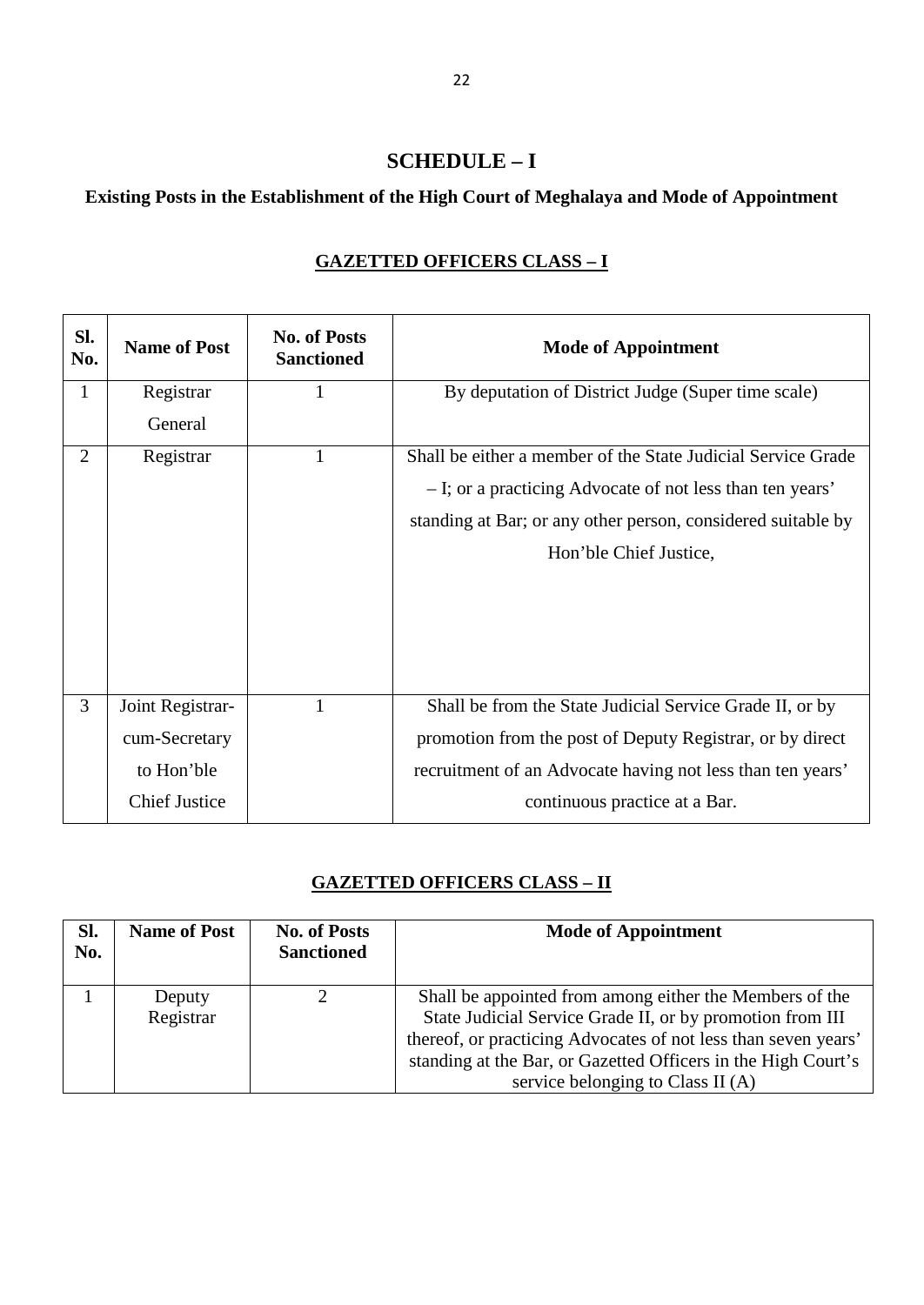### **GAZETTED OFFICERS CLASS – II (A)**

| SI.<br>No. | <b>Name of Post</b>    | <b>No. of Posts</b><br><b>Sanctioned</b> | <b>Mode of Appointment</b>                                                                                                                                                                                                                                                                                  |
|------------|------------------------|------------------------------------------|-------------------------------------------------------------------------------------------------------------------------------------------------------------------------------------------------------------------------------------------------------------------------------------------------------------|
|            | Assistant<br>Registrar |                                          | Shall be appointed from among the State Judicial Service<br>Grade III, or by promotion from among the Gazetted officers<br>of the High Court's Service belonging to Class II(B), Class<br>$II(C)$ or Class $II(D)$ ; or from among Advocates of not less<br>than five years' continuous practice at the Bar |

### **GAZETTED OFFICERS CLASS – II(B)**

| SI.<br>No. | <b>Name of Post</b>                                  | <b>No. of Posts</b><br><b>Sanctioned</b> | <b>Mode of Appointment</b>                                                                                                                                                                                                                                                                                                                                                            |
|------------|------------------------------------------------------|------------------------------------------|---------------------------------------------------------------------------------------------------------------------------------------------------------------------------------------------------------------------------------------------------------------------------------------------------------------------------------------------------------------------------------------|
|            | Private<br>Secretary<br>(Stenographer<br>$Grade - I$ | 4                                        | 75% of the post of Stenographer Grade - I (Gazetted) shall be<br>filled up by direct recruitment.<br>25% of the post shall be fill up by promotion from amongst<br>serving Grade - II<br><b>For Direct Recruitment</b><br>Bachelor Degree from a recognize University with diploma<br>in Stenography in English with minimum speed of 120 wpm<br>in shorthand and 50 wpm in computer. |

### **GAZETTED OFFICERS CLASS – II(C)**

| SI. | <b>Name of Post</b> | <b>No. of Posts</b> | <b>Mode of Appointment</b>                           |
|-----|---------------------|---------------------|------------------------------------------------------|
| No. |                     | <b>Sanctioned</b>   |                                                      |
|     | Superintendent      |                     | By promotion of Court Master on Merit –cum-Seniority |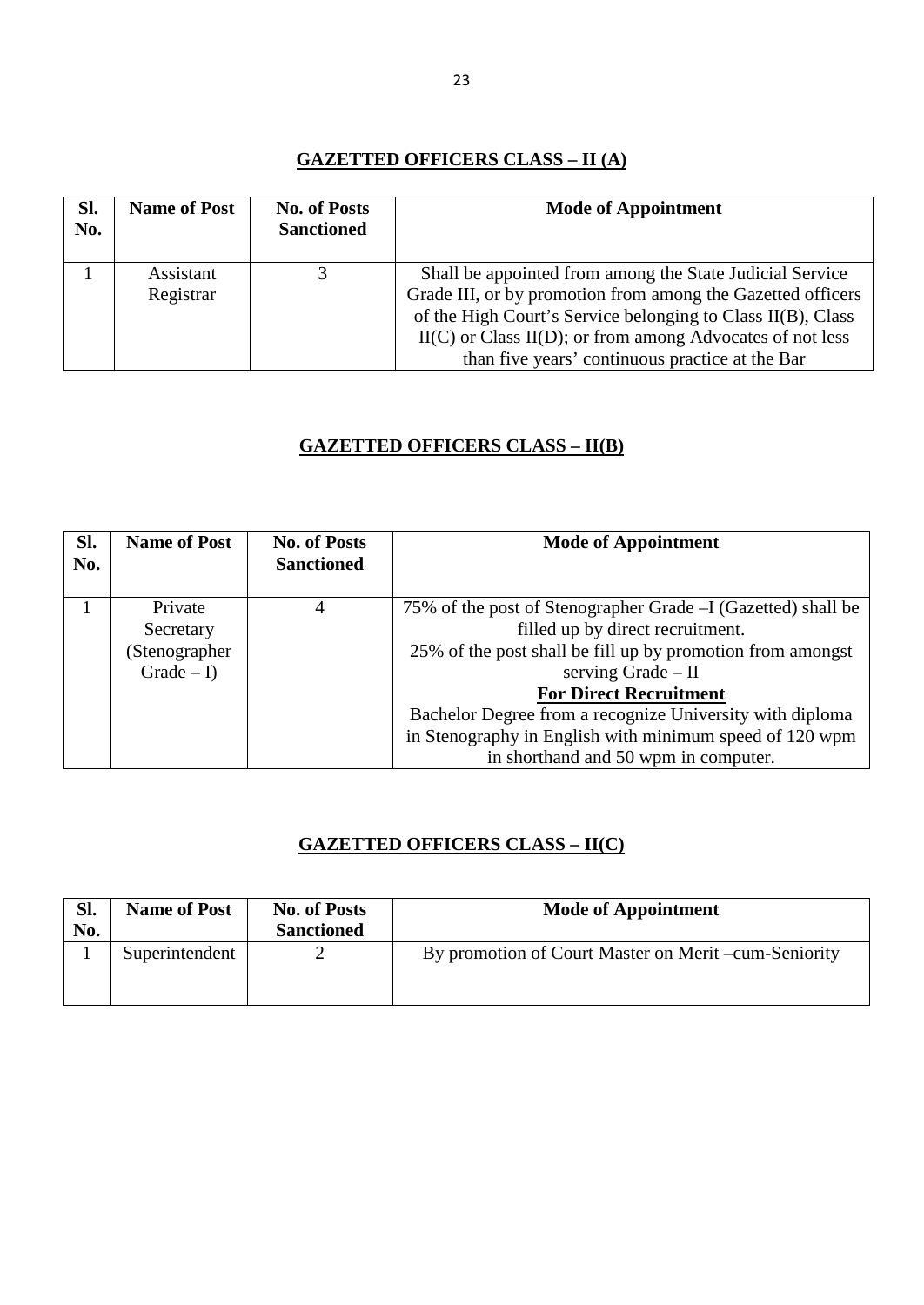### **GAZETTED OFFICERS CLASS – II (CC)**

| Sl.<br>No. | <b>Name of Post</b>         | <b>No. of Posts</b><br><b>Sanctioned</b> | <b>Mode of Appointment</b>   |
|------------|-----------------------------|------------------------------------------|------------------------------|
|            | Court Officer<br>(Ex Cadre) |                                          | <b>By Direct Recruitment</b> |

### **GAZETTED OFFICERS CLASS – II (D)**

| Sl.<br>No. | <b>Name of Post</b> | <b>No. of Posts</b><br><b>Sanctioned</b> | <b>Mode of Appointment</b>                              |
|------------|---------------------|------------------------------------------|---------------------------------------------------------|
|            | <b>Court Master</b> |                                          | By Promotion of SAA on the Basis of Merit-cum-Seniority |

### **MINISTERIAL ESTABLISHMENT (NON-GAZETTED OFFICERS CLASS – III)**

| Sl.<br>No.     | <b>Name of Post</b>                            | <b>No. of Posts</b><br><b>Sanctioned</b> | <b>Mode of Appointment</b>                                                                                                                                                                                                                                                           |
|----------------|------------------------------------------------|------------------------------------------|--------------------------------------------------------------------------------------------------------------------------------------------------------------------------------------------------------------------------------------------------------------------------------------|
| 1              | Accountant-<br>cum-cashier                     |                                          | By promotion of SAA on the basis of Merit-cum-Seniority                                                                                                                                                                                                                              |
| 2.             | Senior<br>Administrative<br>Assistant (SAA)    | 4                                        | By promotion of JAA on the basis of Merit-cum-Seniority                                                                                                                                                                                                                              |
| 3              | Stenographer<br>$Grade - II$                   |                                          | <b>By Direct Recruitment</b>                                                                                                                                                                                                                                                         |
| $\overline{4}$ | Junior<br>administrative<br>Assistant<br>(JAA) | 11                                       | 70% of the posts of JAA shall be filled up by direct<br>recruitment 30% of the total vacancies shall be filled up by<br>promoting Graduate Typists and Computer Operator<br><b>For Direct Recruitment</b><br>Bachelor Degree from a recognize University with Computer<br>Knowledge. |
| 5              | Typist                                         | 3                                        | 70% by direct recruitment 30% by promoting Graduate Grade<br>IV employees<br><b>For Direct Recruitment</b><br>Bachelor Degree from a recognize University with Diploma in<br>Typing Knowledge.                                                                                       |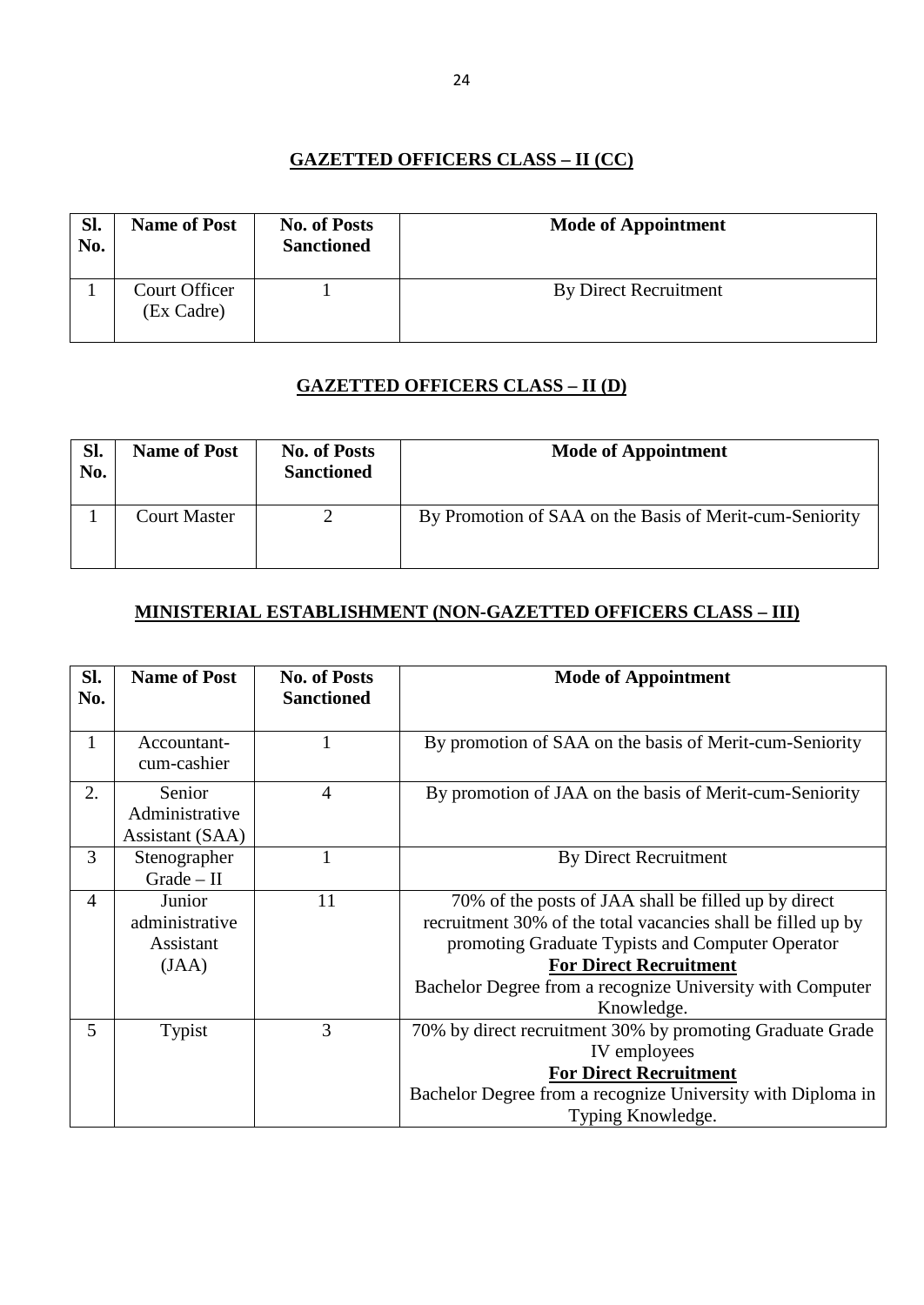| SI.<br>No.     | <b>Name of Post</b> | <b>No. of Posts</b><br><b>Sanctioned</b> | <b>Mode of Appointment</b>                                                                                                                                                                                                                                                |
|----------------|---------------------|------------------------------------------|---------------------------------------------------------------------------------------------------------------------------------------------------------------------------------------------------------------------------------------------------------------------------|
| $\mathbf{1}$   | Record<br>Arranger  | $\mathbf{1}$                             | By promotion from eligible Grade IV employees the basis of<br>Merit – cum Seniority<br><b>For Direct Recruitment</b><br>H.S.SL.C. passed with proficiency in English, Hindi and Official<br>Language of the State concerned under the jurisdiction of this<br>High Court. |
| $\overline{2}$ | Electrician         | 1                                        | <b>By Direct Recruitment</b><br><b>Qualifications</b><br>H.S.SL.C. with ITI Or Equivalent Trade Certificate of<br>Electrician.                                                                                                                                            |
| 3              | Driver              | 8                                        | By direct recruitment<br><b>For Direct Recruitment</b><br>H.S.SL.C. passed from a recognized Board with 3 (three) Years<br>experience                                                                                                                                     |
| $\overline{4}$ | Duftry              | $\mathbf{1}$                             | By promotion from among the eligible Grade IV Staff on the<br>basis of Merit-cum- Seniority<br><b>For Direct Recruitment</b><br>H.S.SL.C. passed from a recognized Board.                                                                                                 |
| 5              | Jamadar             | $\overline{3}$                           | By promotion from among the eligible Grade IV Staff on the<br>basis of Merit-cum- Seniority<br><b>For Direct Recruitment</b><br>H.S.SL.C. passed from a recognized Board.                                                                                                 |
| 6              | Attender            | 30                                       | By Direct Recruitment or by nomination<br><b>For Direct Recruitment</b><br>H.S.SL.C. passed from a recognized Board.                                                                                                                                                      |
| $\tau$         | Cook                | 3                                        | By Direct Recruitment or by nomination<br><b>For Direct Recruitment</b><br>H.S.SL.C. passed from a recognized Board with Diploma in<br>cooking.                                                                                                                           |
| 8              | Chokidar            |                                          | By Direct Recruitment or by nomination<br><b>For Direct Recruitment</b><br>H.S.SL.C. passed from a recognized Board.                                                                                                                                                      |
| 9              | Mali                | $\overline{4}$                           | By Direct Recruitment or by nomination<br><b>For Direct Recruitment</b><br>H.S.SL.C. passed from a recognized Board with knowledge of<br>Gardening work.                                                                                                                  |
| 10             | Sweeper             | 6                                        | By Direct Recruitment or by nomination<br><b>For Direct Recruitment</b><br>H.S.SL.C. passed from a recognized Board.                                                                                                                                                      |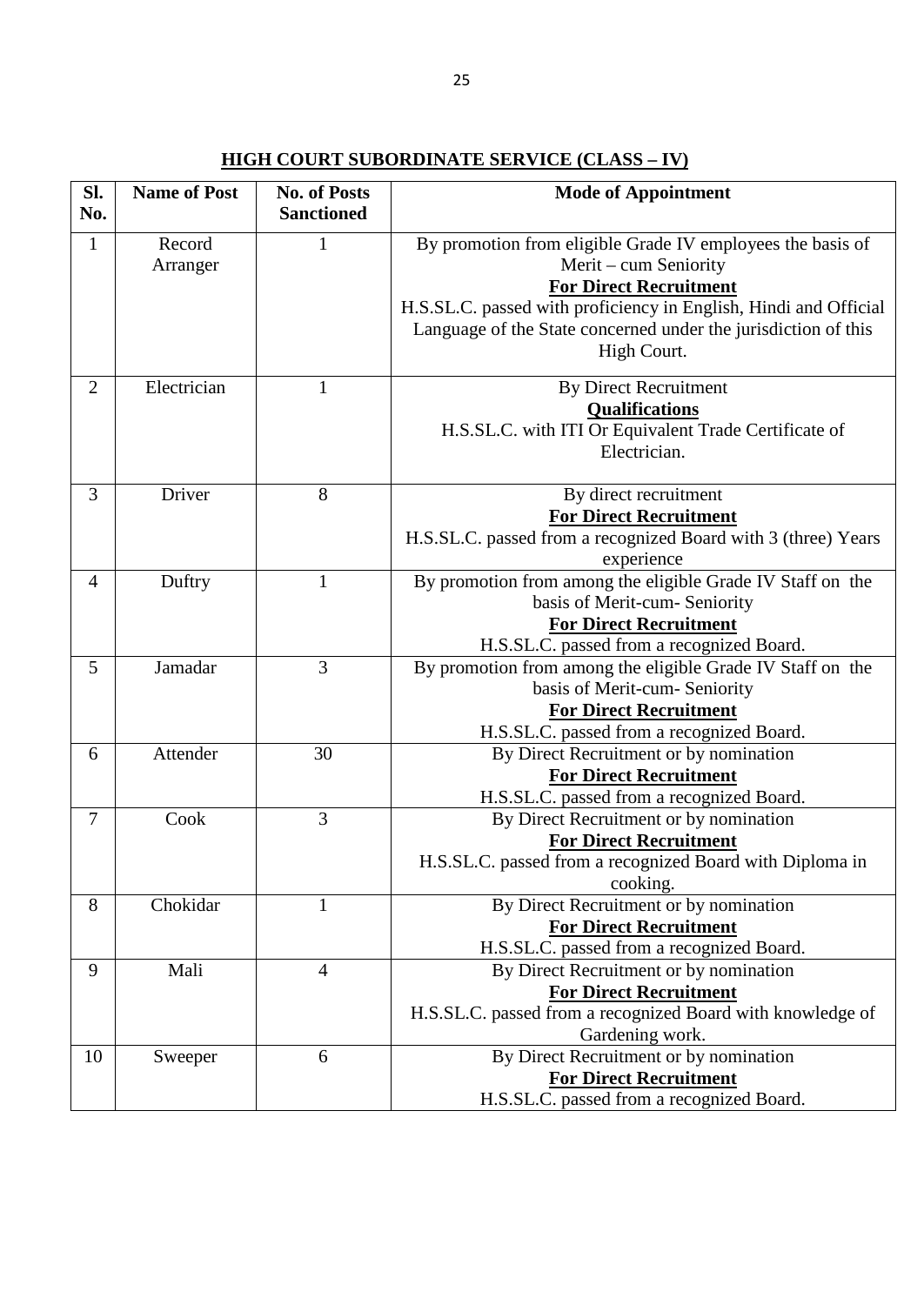### **SCHEDULE – I (A) SCALE OF PAY OF HIGH COURT'S LIBRARIAN SERVICE AND POST**

| Sl.<br>No. | <b>Name of Post</b>                                      | <b>No. of Posts</b><br><b>Sanctioned</b> | <b>Mode of Appointment</b>                                                                                                                                                                                                                                                           |
|------------|----------------------------------------------------------|------------------------------------------|--------------------------------------------------------------------------------------------------------------------------------------------------------------------------------------------------------------------------------------------------------------------------------------|
| 1          | Librarian-cum -<br>Research -<br>Officer (Ex -<br>Cadre) |                                          | Shall be filled up by promotion from the Assistant Librarian<br>Four years of service as Assistant Librarian                                                                                                                                                                         |
| 2.         | Assistant<br>Librarian                                   |                                          | By direct recruitment or by promotion from the post of Library<br>Assistant.<br>Four years of service as Library Assistant<br><b>For Direct Recruitment</b><br>Bachelor Degree or Diploma in Library Science from a<br>recognized University and Proficiency in the use of computer. |
| 3          | Library<br>Assistant                                     | $\overline{2}$                           | <b>By Direct Recruitment</b><br><b>For Direct Recruitment</b><br>Bachelor Degree or Diploma in Library Science from a<br>recognized University and Proficiency in the use of computer.                                                                                               |

### **SCHEDULE – I (B)**

### **SCALE OF PAY OF HIGH COURT'S TRANSLATOR SERVICE AND POST**

| Sl.<br>No. | <b>Name of Post</b>                              | <b>No. of Posts</b><br><b>Sanctioned</b> | <b>Mode of Appointment</b>              |
|------------|--------------------------------------------------|------------------------------------------|-----------------------------------------|
|            | <b>Senior Grade</b><br>Translator (Ex-<br>Cadre) |                                          | By promotion from the Junior Translator |
| 2.         | Junior Grade<br>Translator (Ex-<br>Cadre)        |                                          | <b>By Direct Recruitment</b>            |